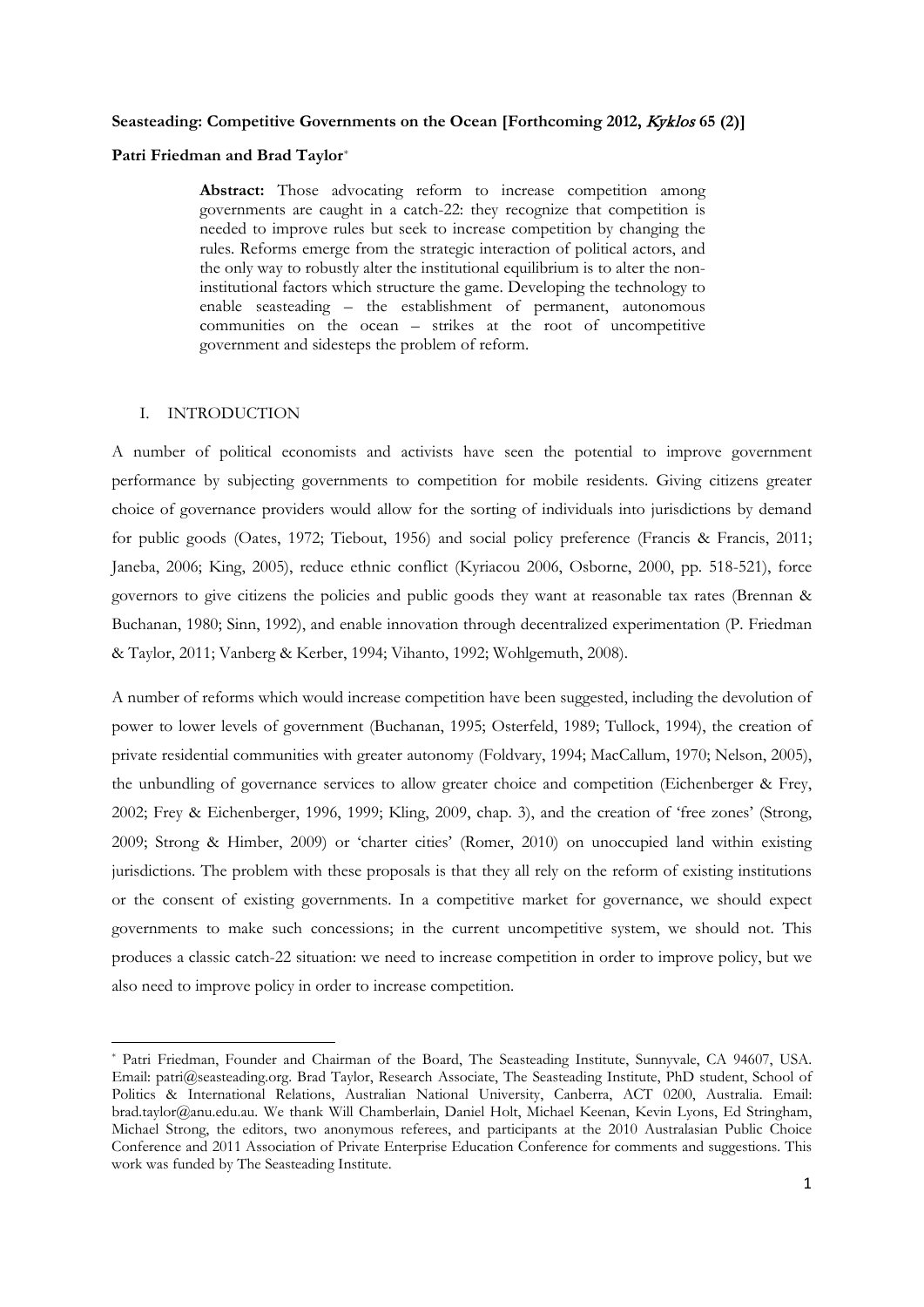Escaping the current monopolistic equilibrium requires us to focus on the non-institutional determinants of competition: the geographic and technological environment in which governments are embedded. To robustly improve governance, we need to intervene at this bare-metal layer rather than attempt to directly reform existing policies or institutions. We propose an unorthodox form of intervention which we argue would achieve this goal – developing the technology to create permanent, autonomous settlements on the ocean. Settling the ocean – seasteading – would open a new frontier. The freedom of international waters allows for the introduction of new competitors into the governance market without reforming the old system, and the fluidity of the ocean – which allows large objects to be moved cheaply – would make for a more competitive market in the long run.

In section 2 we develop a three-level understanding of politics, with each level being shaped by the one above. We draw out the implications for policy and constitutional reform, arguing that the most effective and robust point of intervention is at the environmental level. Section 3 outlines how seasteading would work, describes the challenges involves, and argues that these are not insurmountable. Section 4 concludes.

### II. RULES AS EMERGENT PHENOMENA

Politics is a spontaneous order, with lower-level outcomes shaped by higher-level incentives. Public choice theorists have recognized that policy choice is structured by constitutional rules but have largely ignored the higher-level incentives which shape constitutional choice. Advocates of competitive government have recognized the incentives which shape institutional development but have paid insufficient attention to the non-institutional factors which limit competition. In this section, we consider politics as existing at three levels – rules, meta-rules, and the competitive environment – with each level being influenced by those above. This understanding of politics suggests that robust improvements in policy are most likely to come from changes in the competitive environment.

# *1. Endogenous Constitutions and the Catch-22 of Reform*

By conceptually separating the constitutional level from that of workaday politics, public choice theory has shown that policy outcomes are not centrally directed by a benevolent despot. Rather, rules emerge from the interaction of individuals acting under constraints imposed at the constitutional level, just as prices emerge from the interaction of buyers and sellers in the market. Economists' policy advice, even when unambiguously and demonstrably desirable, often falls upon deaf ears, since the incentives of the system do not favor their proposed policies (Blankart, 1981; Frey, 1979; Heine & Mause, 2004; Hettich & Winer, 1993; Tabarrok, 1995; Tollison & Wagner, 1991). Thus, an understanding of public choice theory makes economics 'a discipline which both conceptualizes improvements in politics but simultaneously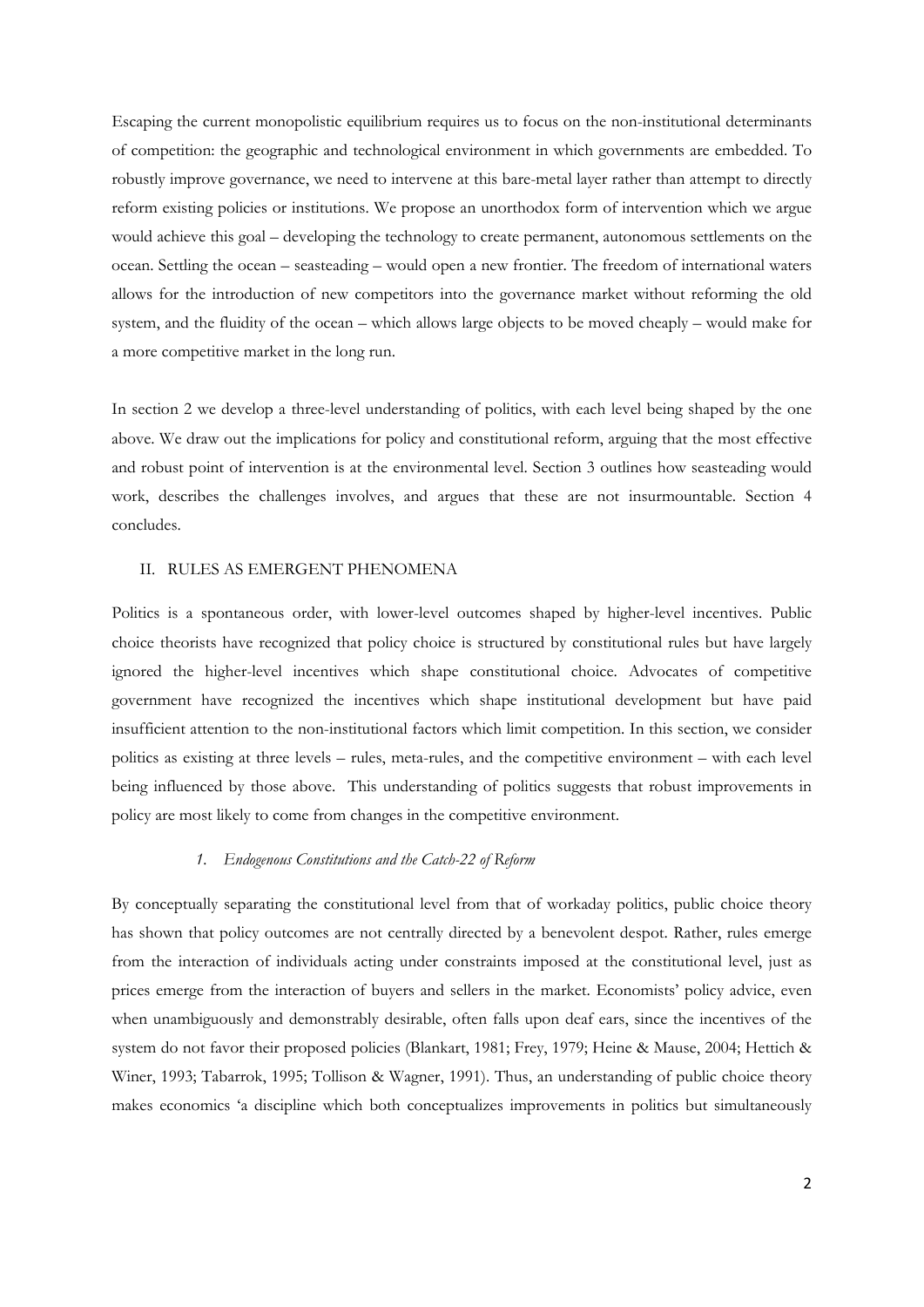shows why such improvements must remain unrealised' (Wegner, 2004, pp. 339-340).[1](#page-2-0) Constitutionalists such as Buchanan (1975, 1976; see also Brennan & Buchanan 1985; Kirchgässner 1994) therefore see the constitutional level of choice as a more fertile site of intervention than the policy level. While lobbying, campaigning, or proselytizing might alter policy outcomes at the margin, changing constitutional metarules more effectively and robustly shifts the equilibrium.

While constitutionalists are correct that intervention at the constitutional level provides greater leverage than at the policy level, they generally neglect the very serious problems which remain at the constitutional level. Constitutional rules are not perfectly enforceable (Farrant, 2004; de Jasay, 1989), and their supposed efficiency may be reduced by the influence of special interests (R. McGuire, 1988; R. McGuire & Ohsfeldt, 1986, 1989; Parham, 2010) and expressive political behaviour (Brennan & Hamlin, 2002; Crampton & Farrant, 2004). Like policies, constitutions emerge from the interaction of individuals acting under constraints.

Public choice theory tells us that we bad rules because we have bad meta-rules. This merely shifts the question one level higher, however: why do we have bad meta-rules? This question has received much less attention from public choice theorists.[2](#page-2-1) Constitutionalists generally fail to extend their dispassionate critique of policy choice to the constitutional level (Farrant, 2004), arguing that current decision-making rules tend to produce bad policy outcomes yet expecting the same flawed institutions to produce good constitutional rules (Witt, 1992).

Addressing the asymmetric treatment of the policy and constitutional levels of choice requires a consideration of the incentives which structure constitutional choice, including the existing rules of constitutional change and the environment in which political actors are embedded. An important aspect of the meta-constitutional environment is the level of jurisdictional competition. If citizens have a choice of governance providers, they will tend to move to those which best meet their needs. This would allow people with similar policy preferences to group together, constrain governors, and encourage innovation; improving policy both directly and indirectly by improving constitutional rules.[3](#page-2-2)

Those who favor jurisdictional competition most often see reform as the appropriate means to increase competition. In doing so, they face the same problem as other constitutional reformers: they are relying on deeply flawed institutions to correct themselves. Constitutional rules in general are likely to be quite stable since, among other reasons, they 'often exclude from political power those with most cause to

<span id="page-2-0"></span><sup>1</sup> See Mueller (2003) for an extensive and rigorous survey of public choice theory. The notion that policy outcomes are emergent is generally implicit in public choice theory but is made explicit by Wagner (1993).

<span id="page-2-1"></span><sup>2</sup> A notable exception is the work of Lowenberg and Yu (Lowenberg, 1992; Lowenberg & Yu, 1990, 1992), which considers the environment in which constitutions are made and concludes that exit is crucial in ensuring that good meta-rules are chosen. Competition acts as a substitute for the insufficiently-thick veil of uncertainty.

<span id="page-2-2"></span><sup>&</sup>lt;sup>3</sup> The case for competition among governments has been made sufficiently well elsewhere, and we will not rehearse that argument here. See generally Sinn (1992), Breton (1996), and Frey and Eichenberger (1996). On specific benefits see the sources cited in the introduction above.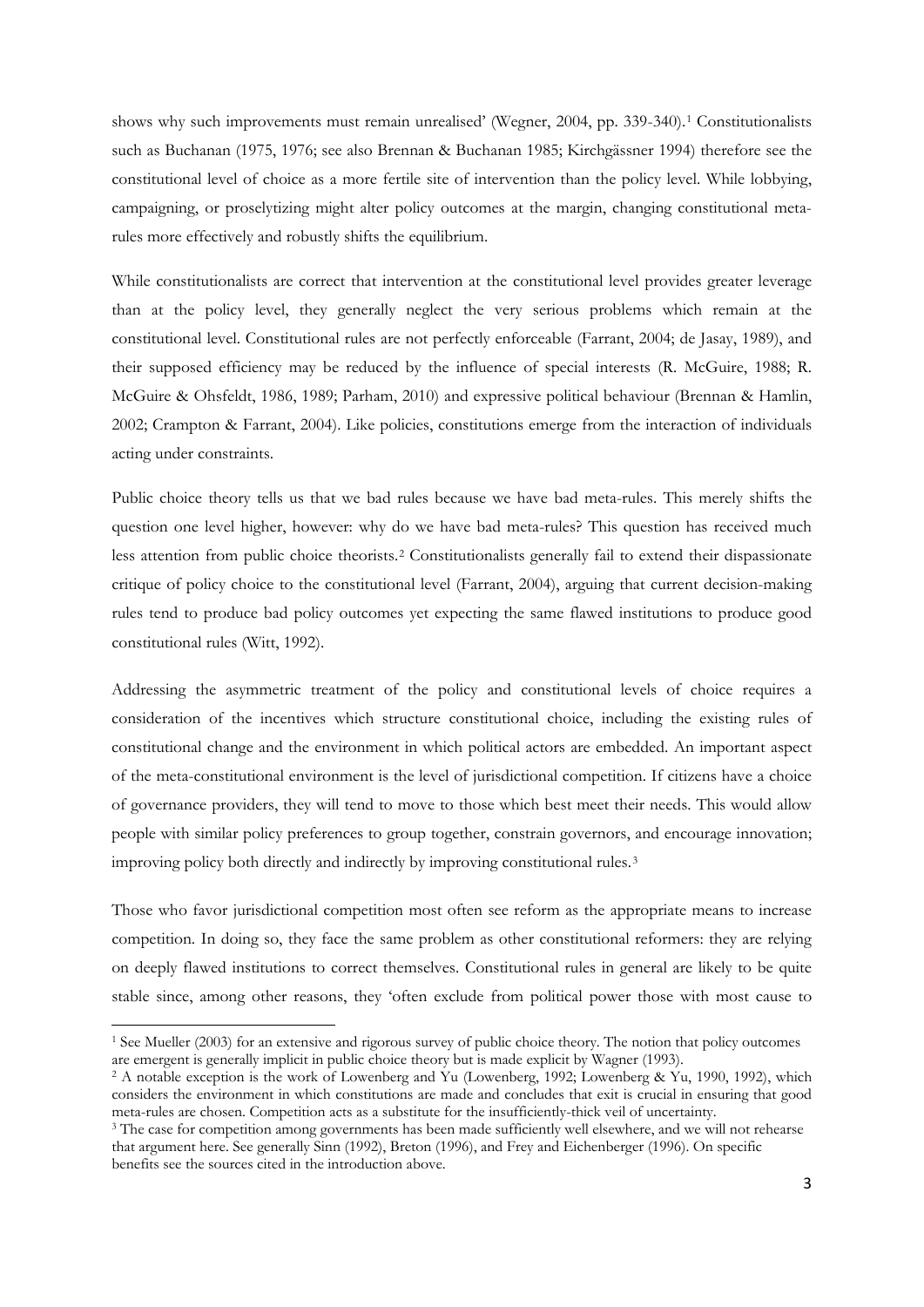change them' (Dunleavy & Margetts, 2001, p. 295; see also Congleton 2004; P. Friedman & Taylor 2011; Mokyr 1994).

This makes institutional reform to encourage competition among governments particularly unlikely, since this would involve governments acting to reduce their own market power. Rulers will enact reforms which reduce their own power when forced to do so by circumstance, but will not cede power without reason. (Acemoglu & Robinson, 2000; Engerman & Sokoloff, 2005; North & Weingast, 1989).[4](#page-3-0) Electoral competition could potentially force rulers to give cede power in order to seek office (Frey 1970; Wittman, 199[5](#page-3-1)). While we cannot review the arguments against such democratic efficiency here,<sup>5</sup> we point out that the argument for jurisdictional competition presupposes that electoral competition is not up to the task of disciplining governors. That is, the case for this desirable institutional reform is based on the idea that many desirable institutional reforms are unlikely given current conditions. If we could generally expect current governments to make wise decisions, we would not need them to change their decision-making procedures. Thus, institutional change is likely if and only if it is not required.[6](#page-3-2)

There are good theoretical reasons for thinking that political power will centralize and jurisdictional competition decrease over time (Blankart, 2000; Eichenberger, 1994; Vaubel, 1994), and the historical record for the most part confirms this conclusion (Oates, 1999, p. 1145; Sorens, 2009; Tilly, 1990, pp. 45- 47; Vaubel, 1994, pp. 151-153). The size of nations has been increasing, subnational units in many federal systems have been becoming less important, and tax harmonization policies at the international level are essentially price-fixing arrangements (Edwards & Mitchell, 2008). The incentives of the current political ecosystem evidently do not favor the significant decentralization of power or the promotion of competition, and any attempt at decentralization through reform must clash with those incentives. A more competitive market for governance might is the most promising way of improving the range and quality of rules, but reforming existing jurisdictions from within is an unlikely way of bringing about such a situation.

<span id="page-3-0"></span><sup>4</sup> Strong (2009) suggests that dictators could be given equity in free zones, thus incentivizing them to allow for institutional competition to promote economic growth. While this idea has much merit and similar incentives have undoubtedly driven the past creation of special economic zones, the extent to which this will encourage competition is limited to the extent that it reduces the dictator's monopoly power. A rational dictator will maximize the discounted value of resources extracted from subjects. Security in extraction will prompt the dictator to expend some resources in promoting production, but such investment will remain well below the socially optimal level (M. McGuire & Olson, 1996; Olson, 1993). Indeed, dictators already have these incentives to increase production and one strategy they use is the creation of special economic zones. The incentive Strong identifies is already part of the equilibrium.<br><sup>5</sup> But see especially Caplan (2001a, 2007), Olson (1982), and Simmons (2011).

<span id="page-3-1"></span>

<span id="page-3-2"></span><sup>&</sup>lt;sup>6</sup> Dwight Lee (1989) makes a similar argument with respect to the impossibility of a desirable minimal state. Government power can be limited if and only if such limitation would be undesirable.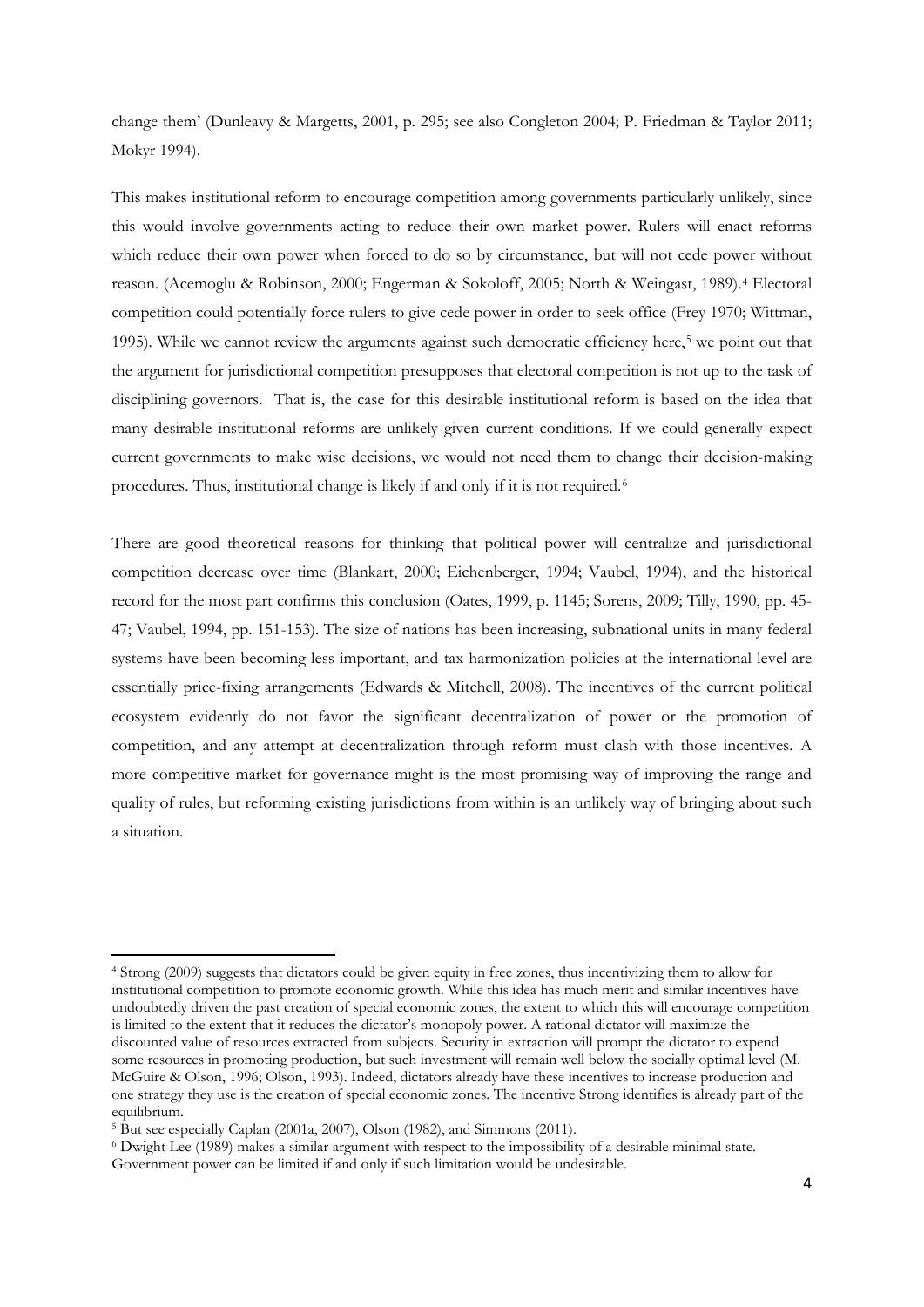### *2. Technological Intervention*

**.** 

To robustly improve government, we need to promote competition by lowering the cost to consumers of switching governance providers (Sinn, 1992) and the barriers to new firms entering the governance market (P. Friedman & Taylor, 2011). The standard structure-conduct-performance paradigm of industrial organization sees such market conditions as determined by factors exogenous to the firm, such as technology and demand (Carlton & Perloff, 2005, p. 3). Likewise, to see what ultimately determines the conduct and performance of government, we need to consider factors exogenous to politics.[7](#page-4-0) Ideology, culture, geography,<sup>[8](#page-4-1)</sup> and many other factors surely play a role, but cannot realistically be changed. Meanwhile, a factor which is constantly changing through concerted human action is technology.[9](#page-4-2) This is the level at which the equilibrium may more realistically be disrupted.

The rise of the modern state is intimately connected with technological development (Márquez, 2007). Changes in military technology increased economies of scale in warfare and gave large national states with the power to support standing armies an advantage over smaller rivals (Tilly, 1985, 1990). Effective control of a region required a number of technologies such as censuses and communication technologies to render subjects 'legible' (Scott, 1998). Technologies can also decentralize power. Some argue, for example, that anonymous communication and exchange through digital currency and strong cryptography would allow people to escape government control (D. Friedman, 2008; Ludlow, 2001, 1996). Technology has dramatically lowered the cost of moving capital across borders and thus increased international tax and regulatory competition (McKenzie & D. R. Lee, 1991). Current technological developments may be lowering the costs of individual mobility and making the threat of jurisdictional exit more credible (MacCallum, 2003). More importantly for our argument, technological change can also open new frontiers. A useful way of thinking about the frontier is as the point at which the net economic value of some resource becomes positive (Anderson & Hill, 2004, pp. 10-11). The new technology of the railroad, for example, gave land in the American west positive value to non-Indians, bringing it within the frontier. This allowed new settlements outside the reach of any state and thus lowered barriers to entry in the governance market.

Technological innovation, then, can be a form of political activism. A significant advantage of technological activism over policy and constitutional activism is the relative ability of humans in each area. Humans have shown themselves to be extremely capable of solving very difficult technological

<span id="page-4-0"></span><sup>7</sup> Industry structure does feed back upon barriers to entry and switching costs, however: switching costs are partly determined by the geographic size of governance providers, and an uncompetitive industry will facilitate anticompetitive behavior on the part of incumbents which makes entry more costly.

<span id="page-4-2"></span><span id="page-4-1"></span><sup>8</sup> While the geographic environment cannot easily be modified, locational decisions can be made for political reasons. Scott (2009) argues that moving to hilly areas beyond the reach of states can be a deliberate strategy of state-avoidance. Seasteading can be seen in this light, but the role of technology in opening frontiers is <sup>9</sup> The overall direction of technological change is undirected (Arthur, 2009), but human agency is effective in the development of particular technologies.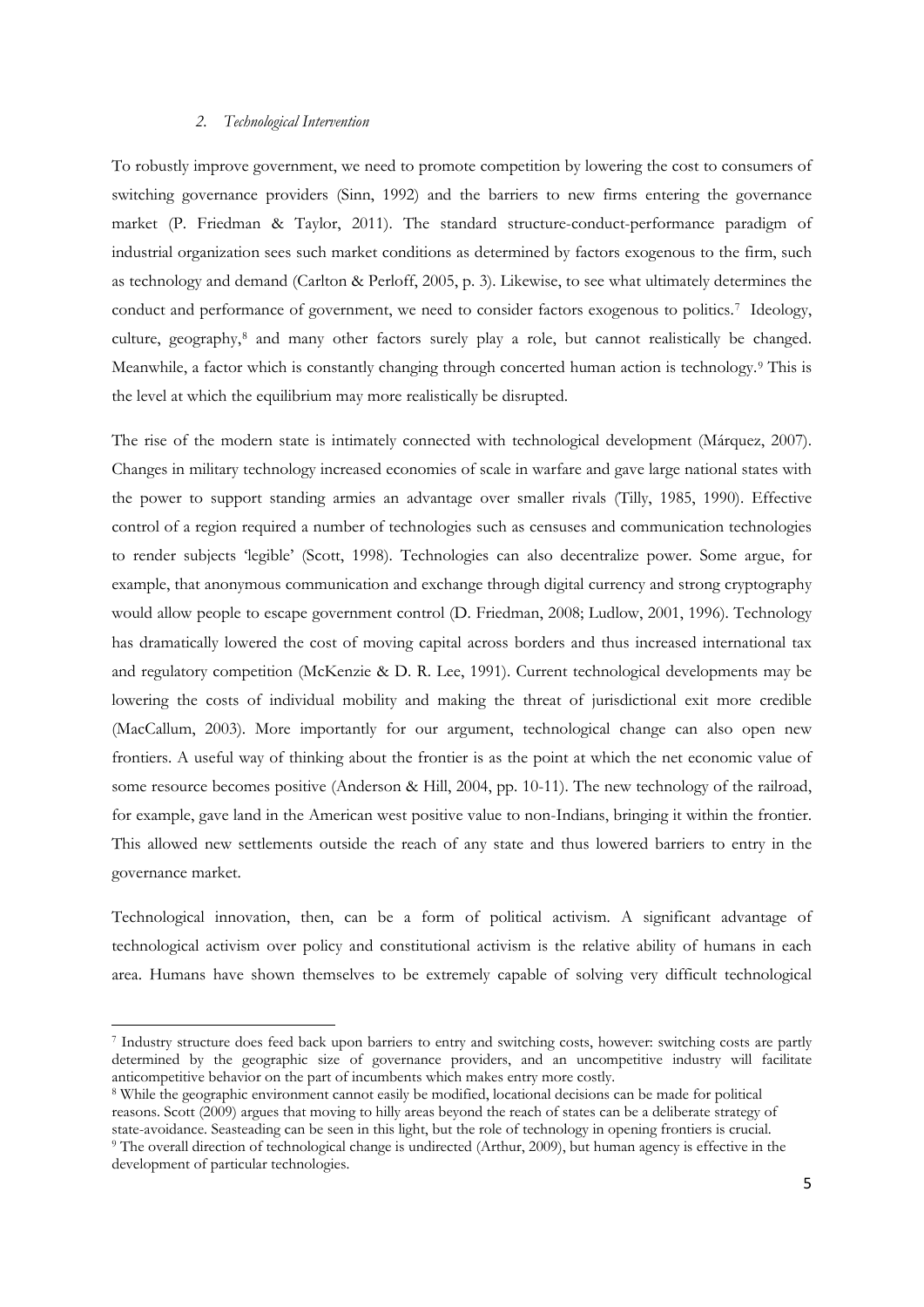problems, and technological progress has been extremely rapid in recent centuries. We are much less capable of solving large-scale social problems. While people in small, continually-interacting groups are able to creatively overcome collective action problems (Ostrom, 1990), the problems endemic to large governments are testament to our incompetence in large-scale social organization. By reducing the political problem of how to improve rules to a technological problem – even a very hard one – we shift the challenge into the realm of human capability.

The ocean is a wide-open space with potential value in (among other things) its flexible regulatory environment and potential as a blank canvas for sociopolitical experiments, but this value is currently not exploited at any significant scale. There are a few examples of people taking to the sea to secure greater freedom, which we describe in the next section, but the total population of the sea has remained low. Developing the technological, economic, and legal knowledge required to settle the ocean would make the governance industry radically more competitive and innovative.

# III. SEASTEADING

It may seem strange to argue that the way to improve policy is to settle the ocean, but the above analysis suggests that this unorthodox strategy is more likely than conventional political activism to significantly alter policy outcomes. We know that existing systems are robust against substantial reform, and that lowering barriers to entry allows potentially disruptive competitors to enter an industry. Some of these competitors will find new forms of organization at the constitutional level which will increase innovation and efficiency at the policy level. For this to happen, we need a new frontier – a blank canvas on which social or constitutional entrepreneurs can create their products and test them in reality by seeing if they can attract citizens. In the long term, space might provide such a frontier, but right now it is far too expensive. In the shorter term, we have the ocean.

Seasteading is the establishment of permanent, autonomous communities on the ocean – homesteading the high seas. This could be done on modified ships or, in the longer term, on innovative designs resembling oil platforms. While *de jure* sovereignty may be desirable in the long term, the medium-term goal is simply *de facto* autonomy: seasteads will not be recognized as sovereign by other countries or be granted a seat at the United Nations for some time. Seasteads would be places where profit-seeking entrepreneurs or groups seeking social change could establish permanent settlements with the power to set their own rules. Early seasteading communities will likely be single vessels, while in the longer term we may see clusters of multiple vessels joining to take advantage of economies of scale while retaining individual or small-group mobility. Seasteading communities would be forced by their environment to compete with each other and with land-based states for residents.

The biggest advantage of the ocean is its lower barriers to entry in the governance market. Since existing states claim sovereignty over every piece of land and are reluctant to sell, the barriers to entry are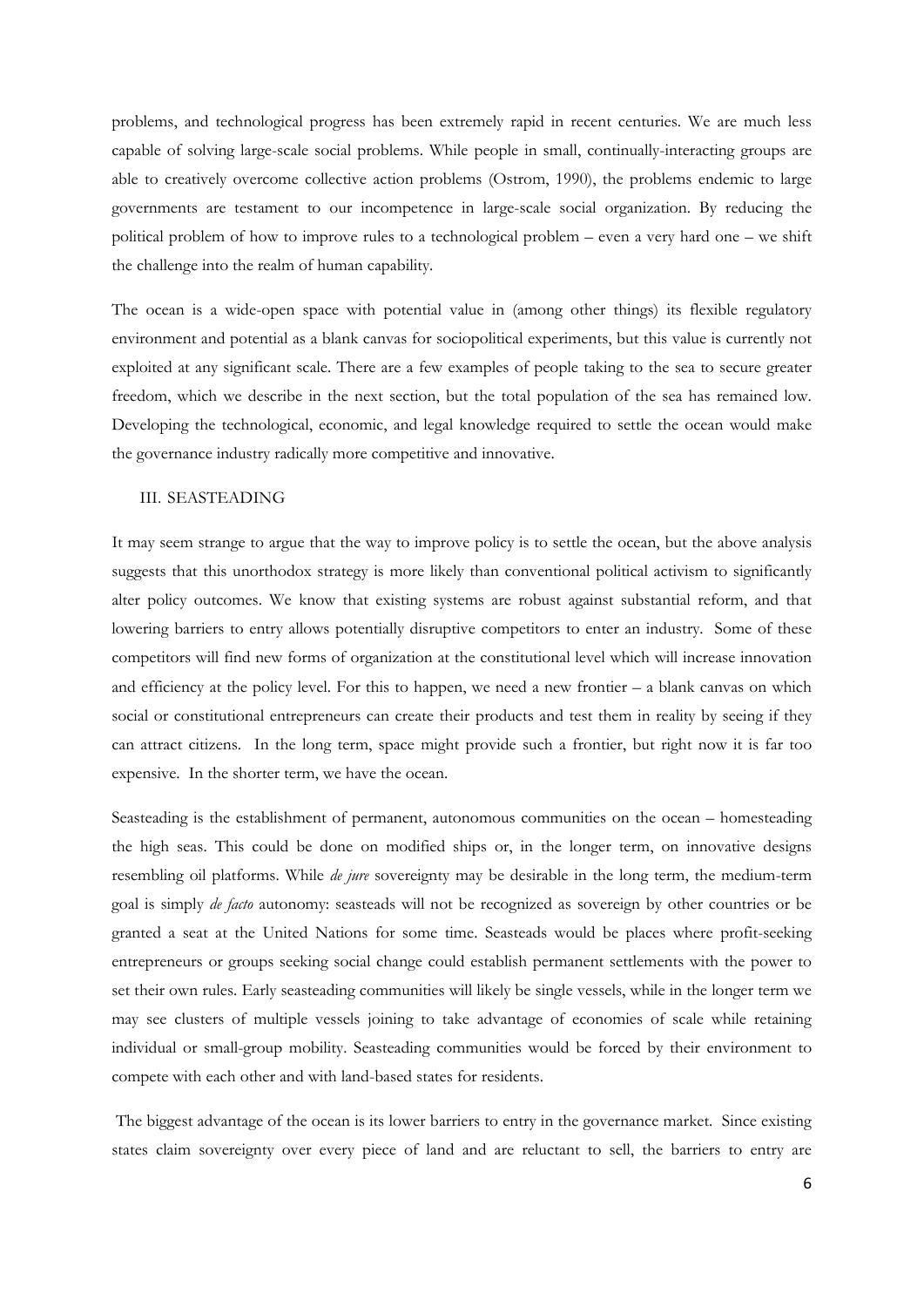extremely high. Under international law, even a small rock extends resource rights in a 200nm circle, and hence states vigorously defend their ownership. While the cost of creating marine real estate will not be insignificant, it is only moderate by first-world real estate standards. The cost of space on early seasteads will be comparable to that in major American cities, and will decrease rapidly with scale and technological development (Petrie, 2011; Roddier & Aubault, 2010). Seasteading makes starting a new government difficult but possible.

Insofar as it opens a new frontier on which to experiment, seasteading makes the ocean a substitute for land. Unclaimed land would be preferable, but there is none available. The ocean, though, has a further political advantage over land. The physical properties of water make it cheap to move large objects, which is how cargo ships enabled worldwide trade. In terms of seasteading, this would mean that buildings are not tied to a particular patch of ocean surface, but could move around. This sort of dynamic geography (P. Friedman, 2004) has three principle political advantages.

First, this fluidity lowers the costs of switching government. If a family owns its own floating structure and becomes dissatisfied with the government it belongs to, it can simply sail away to another jurisdiction: with dynamic geography, people can vote with their houses. This lowers the cost of switching and thereby makes the market for governance more competitive. Of course, people are tied in place by more than the difficulty of moving their possessions from one home to another. Mobility is surely limited far more by work and social obligations than by the physical costs of relocation (T. Lee, 2010). The possibility of voting with one's house will therefore have only a minor effect on competition. The ease of relocation will be much more beneficial to businesses, however. Some businesses will remain tied in place by specialized staff tied in place by social factors, but others will be more footloose. Since competitive governments will respond to marginal consumers, this will increase governance quality even when most people and firms have significant costs of exit.

Second, dynamic geography addresses the concern of Caplan (2001b) that Tiebout competition is undermined by the fact that governance quality is capitalized into real estate values. When land is tied to a particular jurisdiction, reductions in the quality of governance will immediately lower land prices. This means that landowners have no incentive to exit bad jurisdictions, since they have the choice between putting up with low-quality governance and taking a capital loss when they try to sell. Fascinatingly, however, this is not the case on the ocean. Since floating real estate can be moved between jurisdictions, its value is not permanently reduced by a property tax increase, because there is the alternate use of moving the real estate to a new jurisdiction. This restores the property of a well-functioning market, where goods go to their highest-valued use. Floating real estate will move to the jurisdiction where it is the most valuable whenever the value difference is greater than the cost of moving it. This cost will be substantial, yet based on the cost of moving oil platforms, is likely to be a small fraction of the value of the real estate. Thus, exit remains a check on government power on the ocean.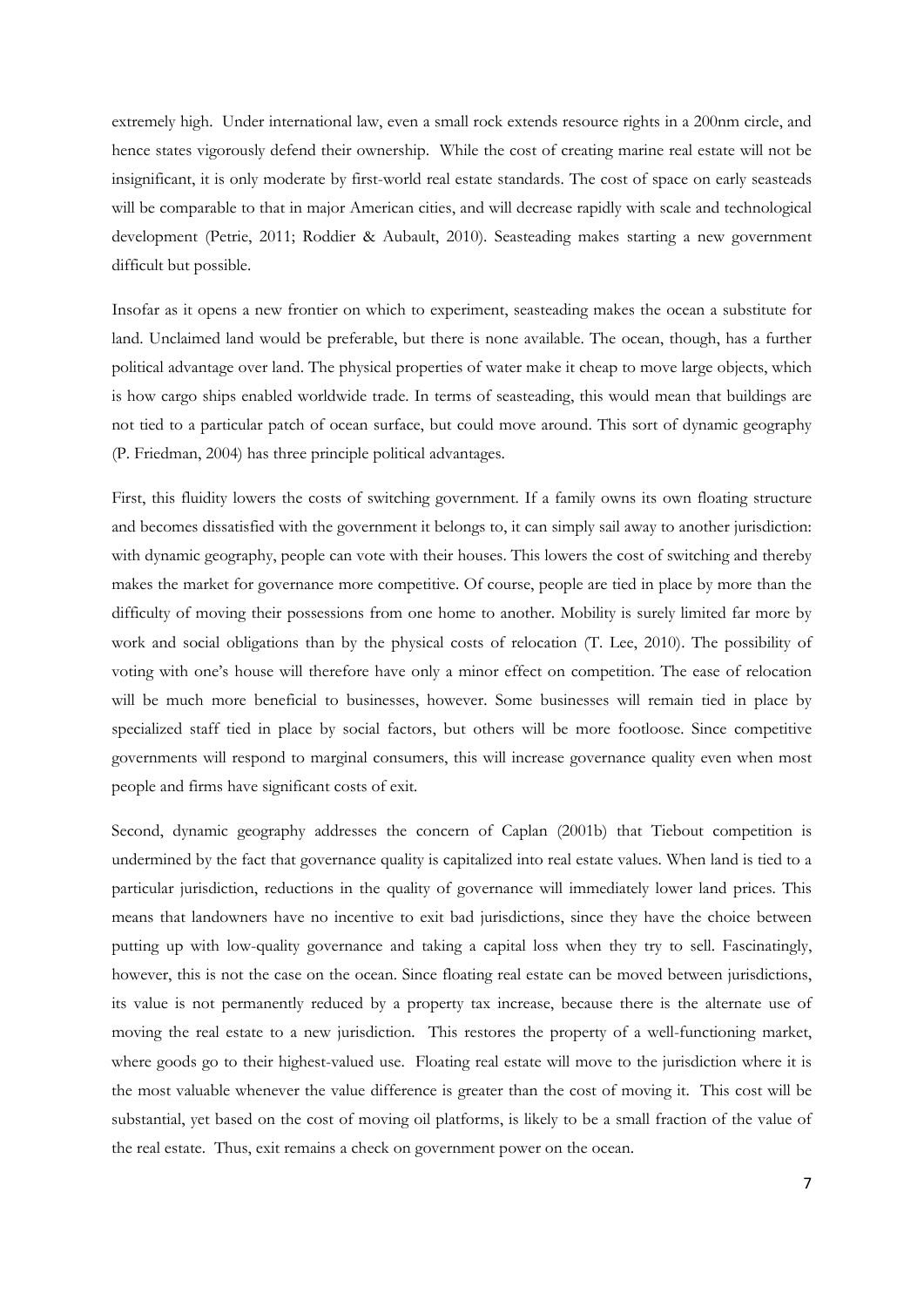Third, dynamic geography allows jurisdictions to fail more gracefully. Olson (1982) argues that politically stable societies gradually accumulate and entrench powerful interest groups able to harvest social resources through rent-seeking. This impedes economic growth and makes the vast majority of the population worse off. When the prevailing political system is overthrown, the special interests are thrown out and we are likely to see better policy. Olson argues that the post-war performance of Germany and Japan, as well as a host of other countries, confirm this hypothesis. Unfortunately, political instability tends to be accompanied by bloodshed, producing a tradeoff between peaceful stability with high levels of rent-seeking and violent instability with low levels of rent-seeking. Seasteading allows us to have political instability without bloodshed (Chamberlain, 2009). If rent-seeking becomes too harmful in an ocean polity, the population will gradually float away. This allows the polity to die without being overthrown violently. Dysfunctional governments would no longer take up valuable land, but would wither and die based on the preferences of citizen-consumers.

While not everyone will want to live on the ocean, the greater possibility of exit will put competitive pressure on land-based nations and thus produce benefits for land-lubbers. Since firms respond to marginal consumers, a majority of citizens could be tied in place and still enjoy the benefits of competition. Moreover, the small-scale experiments enabled by seasteading will produce knowledge spillovers with the potential to inform constitution and policy-making on land.

# *1. Historical Precedents*

While seasteading in its fullest sense has not yet occurred, there have been a number of near hits, where enterprising individuals used the freedom of the ocean to do things they cannot do on land. Some have been motivated by profit; others by principled opposition to prevailing laws. Where they differ from seasteading is in their narrow focus on a specific problem.

Prior to the Second World War, a number of ships off the U.S. coast operated as floating casinos. Existing just outside territorial waters, these ships could legitimately provide gambling services. The US government, however, did not appreciate its citizens having a place to gamble and exceeded their territorial limits by shutting down some casinos. After the Second World War, it became a crime to own or transport people to a gambling ship (Strauss, 1984, p. 140).

In the 1960s, a number of pirate radio operators used the freedom of the seas to provide commercial radio to the countries of Europe. This gave consumers what they wanted and also imposed competitive pressure on existing states, which eventually liberalized broadcasting laws. Before this liberalization, though, the government harassed pirate broadcasters in a number of ways. The British government dealt a devastating blow to pirate radio by making it illegal for British businesses to advertise on these stations (Strauss, 1984, pp. 141-145).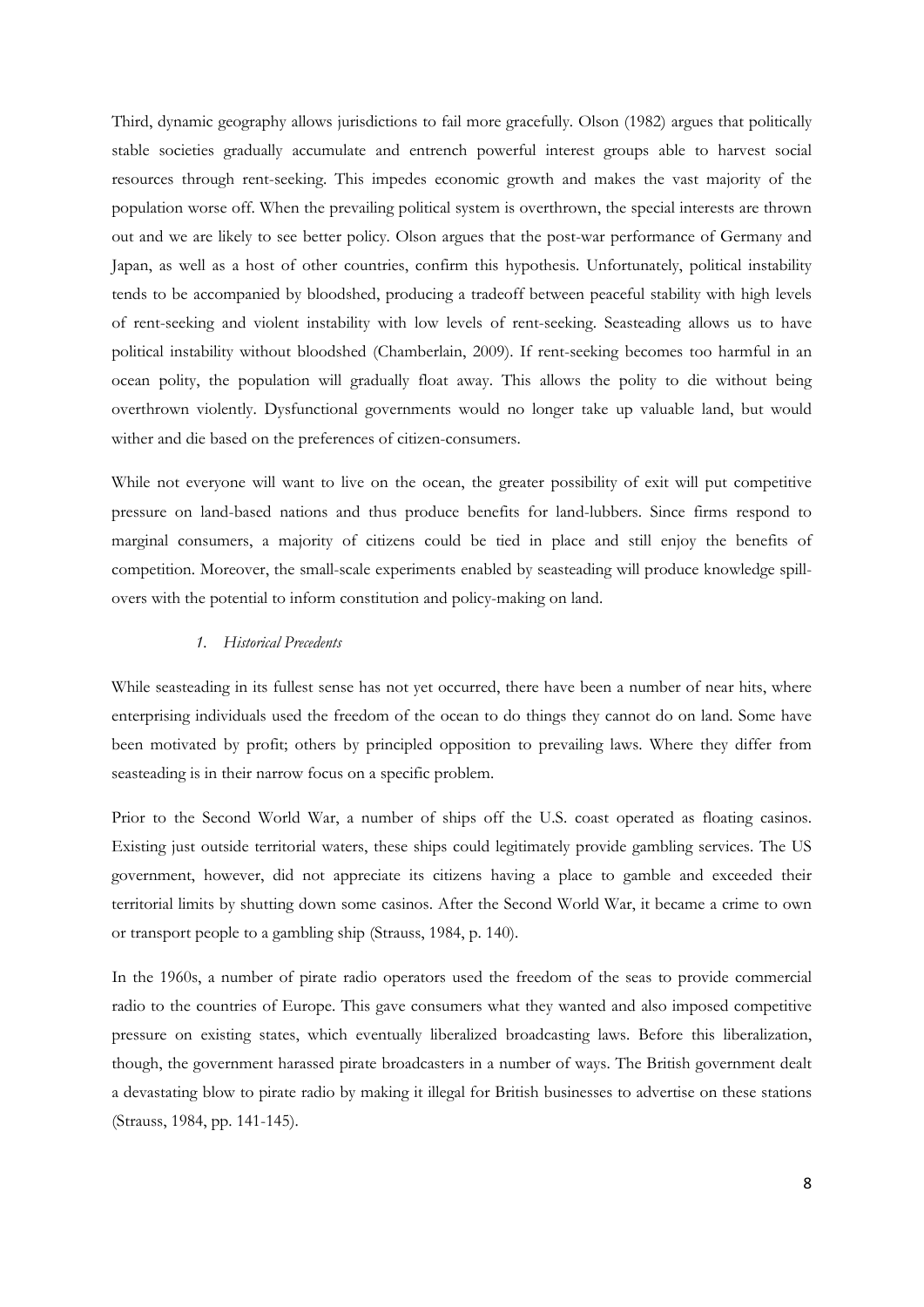The most well-known proto-seasteading effort is the Principality of Sealand, which has managed to acquire a certain degree of international recognition as a country. Founded on an abandoned sea fort off the coast of England, Sealand has been home to a pirate radio station and the data haven business HavenCo (Grimmelmann, forthcoming; Strauss, 1984, pp. 132-138).

Early this century, the Dutch non-profit group Women on Waves set out to provide safe and legal abortion outside territorial waters in countries where abortion is illegal.' The group developed a mobile gynecological unit which can be easily loaded on a ship which can then sail to wherever it is needed (Gomperts, 2002).[10](#page-8-0) There have been a number of other proposals to use ships anchored just outside territorial water to provide services which are illegal or heavily-regulated on land, ranging from brothels to floating euthanasia clinics.

Perhaps the greatest proto-seasteaders, though, are the 'sea nomads' of Southeast Asia (Chou, 2003; Sather, 1995, 1997, 2002; Sopher, 1977; Tagliacozzo, 2009). There have been a variety of peoples around Thailand, Burma, Malaysia, the Philippines, and Indonesia who have lived a nomadic life hunting and gathering in and around the ocean. The most nomadic lived entirely on their boats and came ashore only to trade, repair their boats, and gather from seaside jungles what the ocean could not provide. While the numbers have dwindled due to resource pressures, economic opportunities on land, and government intervention which made their way of life less feasible, a number of sea nomads remain.

The social organization of the sea nomads is of particular interest, since mobility seems to have led to a number of political advantages. While there was and remains some diversity, all sea nomads historically had a great deal of autonomy and organized their social life in roughly comparable ways. Sather (1997, 2002) describes the social, economic, and political life of the Bajau Laut. Until the 1950s, they lived entirely on their boats, each of which normally contained a single family of around five people. These families would form moorage communities of between five and fifty families. Within these communities, closely related families - most commonly married siblings - would form tighter units of cooperation *pagmunda'* - sharing a single mooring post and often fishing together. The organization of these communities was very egalitarian, with no formal authority providing governance. As in many customary systems of law (Benson, 1990), there were influential elders who would help settle disputes and deal with authorities on land, but they held their positions only by maintaining the respect of everyone else.

Being nomadic boat people, the cost of exit from these communities was low. As such, a *pagmunda'* would sometimes break off to form its own moorage community or join a neighboring one. Moorage communities were thus subject to jurisdictional competition. These communities also took advantage of regulatory competition among land-based feudal lords. Bajau Laut moorage communities were vulnerable to outside attack when moored, particularly by slave raiders. This prompted them to enter into a type of

<span id="page-8-0"></span><sup>10</sup> [http://www.womenonwaves.org](http://www.womenonwaves.org/)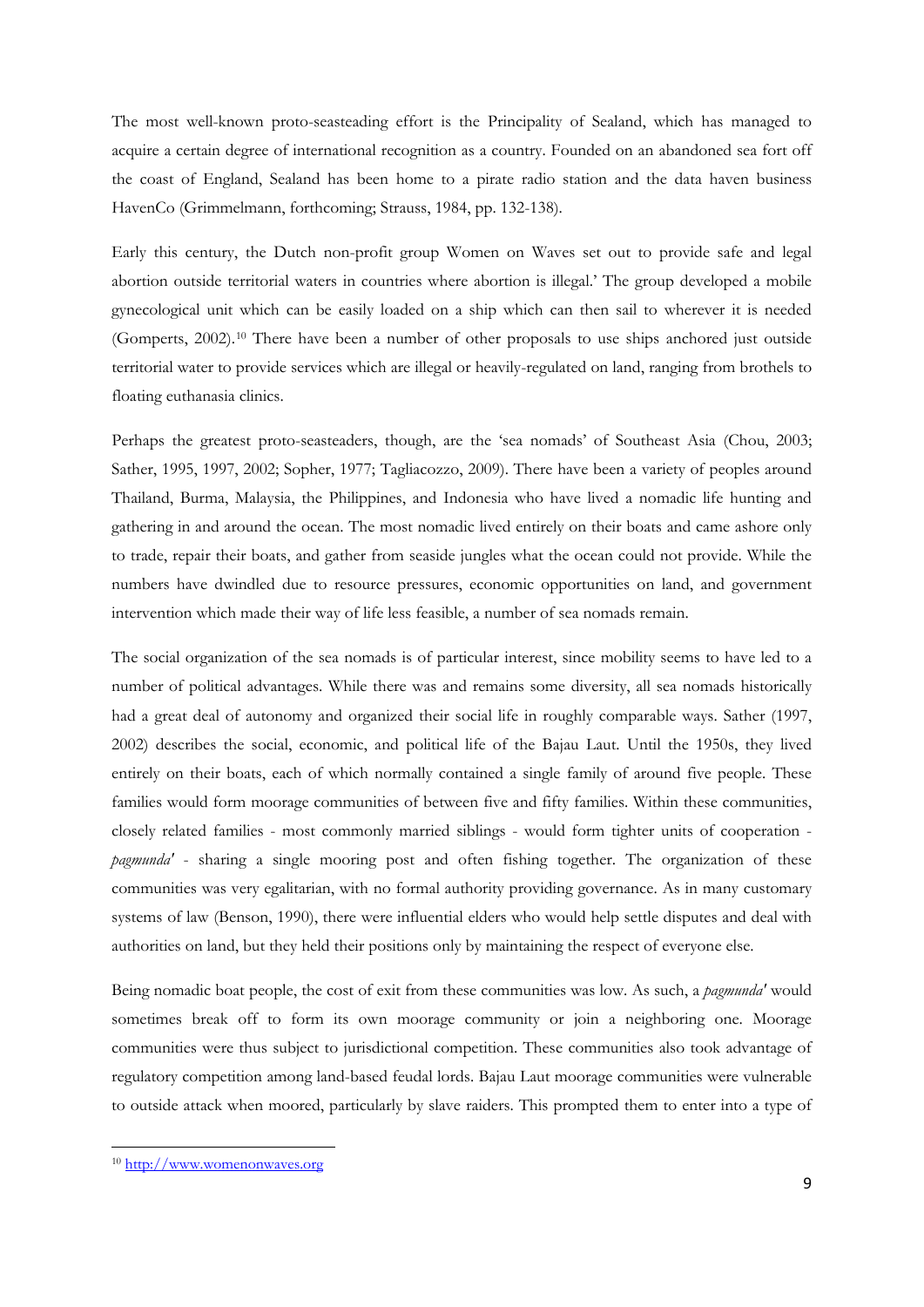feudal relationship with land-based political powers. A moorage community would ally with a coastal lord offering protection in exchange for a preferential trading relationship. This led to an interesting form of jurisdictional arbitrage. The Bajau Laut were mobile: there was little tying them to a particular mooring site. All they needed was a safe place to anchor during monsoon season and to collect fresh water and firewood, and someone with whom to trade. Since there was certain to be another lord a little further up the coast willing to provide that, lords were forced to compete to provide protection for Bajau Laut communities. This ensured decent protection, reasonable trading terms, and no undue interference in community matters despite the fact that the Bajau Laut were a highly stigmatized group (Sather, 2002, pp. 28-30)

#### *2. Challenges and Strategy*

When viewed as an industry, governance is the largest in the world, representing approximately 30% of global GDP, or USD 18T/year. Thus the potential gains to entrepreneurs creating startup countries that may outcompete existing governments are enormous. While the challenges are significant, they are not insurmountable, and there is clearly incentive to attempt to solve them. The main organization doing this presently is The Seasteading Institute,[11](#page-9-0) a non-profit organization focused on three main areas of research: engineering, business, and legal.

Many of the engineering challenges have been fully or partially solved by the cruise ship and offshore oil industries (Lamas, Carral, & P. Friedman, 2010).[12](#page-9-1) These industries have proved that, given enough economic incentive, people can live safely and comfortably at sea for long periods of time. The engineering challenge facing seasteading is to reduce the costs to enable a wider variety of economic activity, most likely by removing features of ships and platforms unneeded by seasteaders, such as the high speed of cruise ships and the individualized design of oil platforms (Hoogendoorn, 2011).

To beneficially live on the ocean, seasteaders need to be able to produce enough to pay for the overhead of marine real estate.[13](#page-9-2) Past floating city projects have neglected the business case, assuming that escaping government is a sufficient reason to head to the ocean (Strauss, 1984). This is naïve, as investors want to see concrete business plans. While seasteading can someday be, like current governments, a real estate business offering jurisdictional space to a wide variety of economic activity, it is difficult to become a general platform without first having a specific application. The move from application to platform only happens once there are enough applications to create economies of scale in serving them. Thus successful seasteading will require sound business plans which leverage the comparative advantages of the ocean. Certain businesses such as aquaculture can only be done at sea, while other industries are so

<span id="page-9-0"></span><sup>11</sup> [http://seasteading.org](http://seasteading.org/)

<span id="page-9-1"></span><sup>&</sup>lt;sup>12</sup> For a number of papers on the engineering challenges of seasteads, see <http://www.seasteading.org/research/engineering>

<span id="page-9-2"></span><sup>&</sup>lt;sup>13</sup> Marty and Borders (2011) provide an overview of the context, opportunity, and challenge of seasteading business. See generally<http://www.seasteading.org/research/business>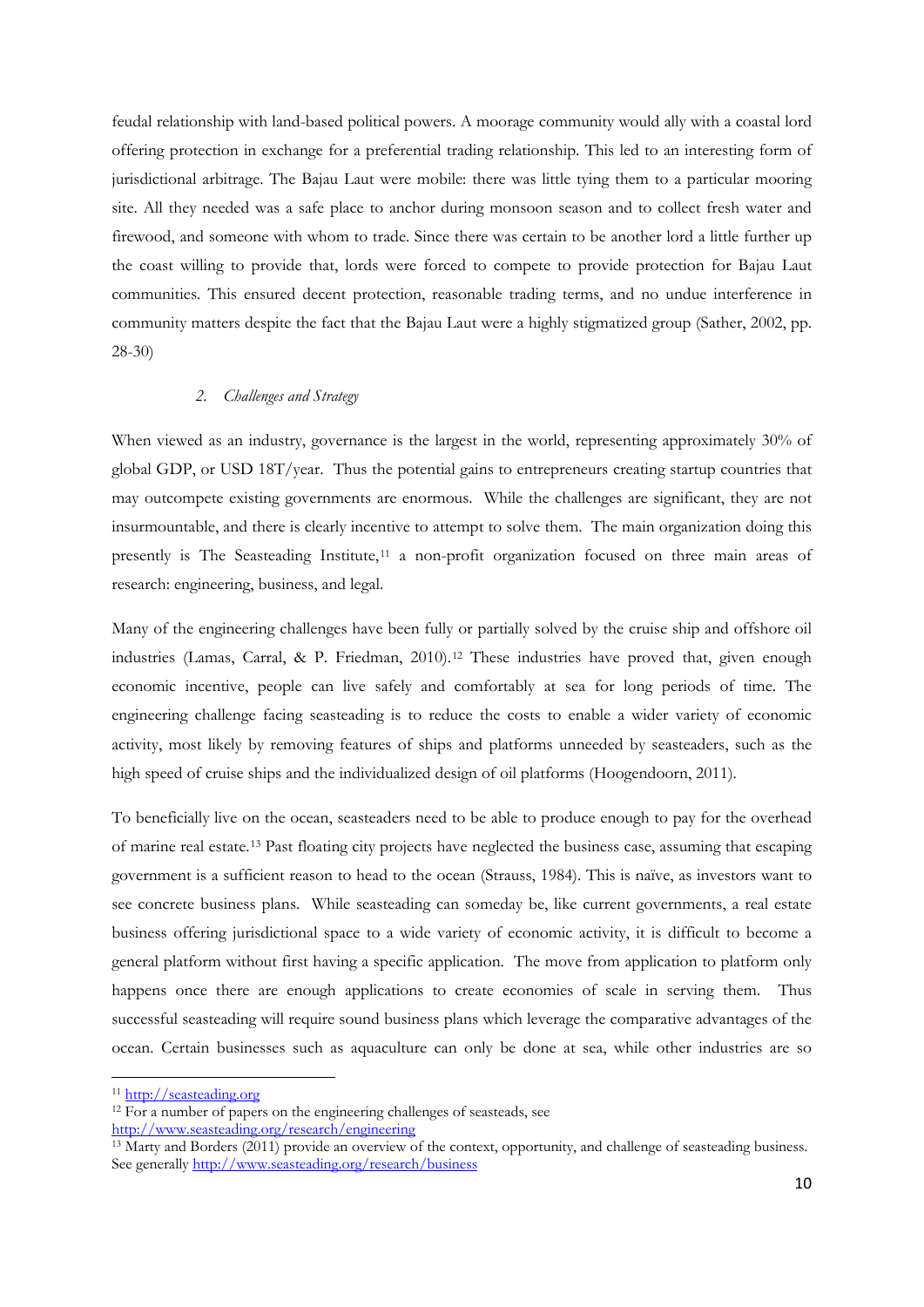heavily regulated on land that it will be worthwhile putting up with the inconveniences of the ocean to provide them – just as gambling ships and pirate radio operators did. One such business is Blueseed,[14](#page-10-0) which plans to create a floating startup incubator a short ferry ride from Silicon Valley, thus providing foreign nationals with in-person access to investors, talent, and other amenities without the need for a work visa. Medical tourism is another promising business model for seasteads, since it is a rapidly growing, multibillion-dollar industry (Reisman, 2010). Those in first world countries such as the United States already spend enormous time and money flying long distances to places such as India for medical procedures. Medical seasteads could present a much cheaper and easier alternative. Beginning with lowcost procedures enabled by cheap labor, and progressing to promising new treatments still working their way through the labyrinthine FDA approval process could be a very lucrative enterprise.

Perhaps the most serious challenges lie in the third area of research: international law and politics. If the governments of the world decide they do not like competition, seasteads will have little chance of survival (Balloun, 2010). The actions taken against gambling ships and pirate radio stations demonstrate that this is a real danger. This makes it paramount that seasteads respect both de jure and de facto international and local national law, and desist from engaging in business practices which enrage coastal states (Mutabdzija & Borders, 2011). The slightest suggestion that a seastead is being used to export drugs or enable the financing of terrorism will threaten its existence. This rules out certain otherwise viable business plans, such as anonymous digital banking, as it inherently enables money laundering. Fortunately, since almost every business benefits from more effective governance, seastead entrepreneurs can aggressively filter for those business models for which there is no proven history of intervention.

The strategy of The Seasteading Institute is to focus on research in these three areas to reduce uncertainty and lower expected seastead costs, as well as building a community of interested seasteaders and entrepreneurs. Together, these will create an environment that will give rise to the first seastead ventures, and the majority of Institute resources are focused on removing the barriers to these first attempts, with a minority devoted to long term work such as research on large floating structures and sovereignty.

#### IV. CONCLUSION

A world of truly competitive governments – in which barriers to entry and switching costs are both low – would be an enormous boon to human wellbeing. Not only would competition constrain the power of government – thus fulfilling the promise of constitutionalism – it would also induce innovation and foster diversity in rules.

Rules are a social technology in the sense that they allow us to cooperate to achieve our goals (Nelson & Sampat, 2001). Like any technology, rules can be improved. We cannot predict precisely how the technology of governance will evolve given decentralized experimentation guided by individual choice –

<span id="page-10-0"></span><sup>14</sup> [http://www.blueseed.co](http://www.blueseed.co/)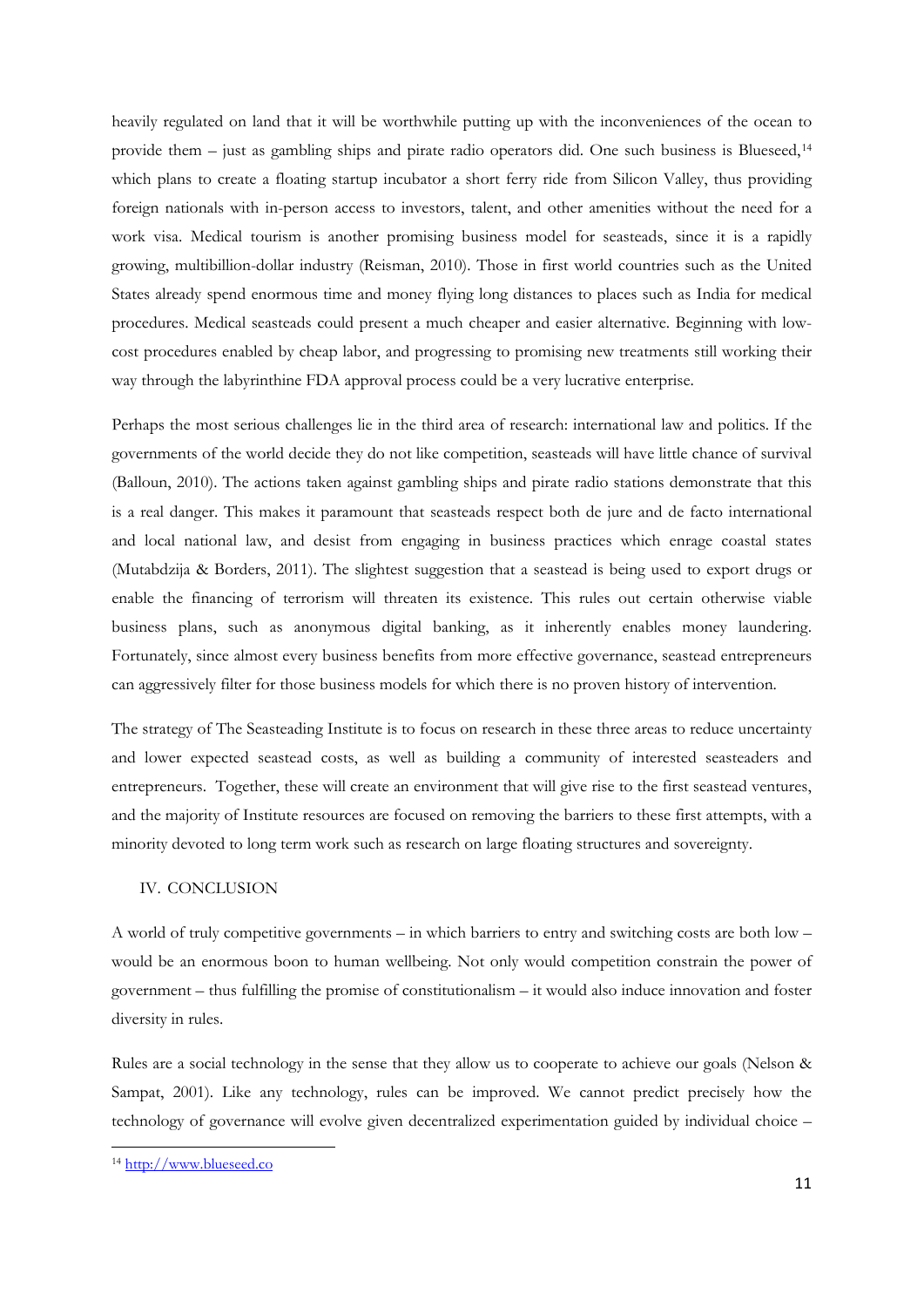just as Alexander Graham Bell could not have foreseen the modern smartphone - but we can be confident that it will improve. Rules are a particularly crucial technology because they form the environment in which other technologies develop, and thus have a strong influence on the speed and variety of all other forms of innovation (Baumol, 2002). We tend to overlook the enormous potential of ongoing technological change, but the progress we have seen since the industrial revolution may be only the beginning. Human ingenuity will continue to make our lives better, and will do so more rapidly with better rules. All the greatest problems of the world – poverty, disease, and existential risks like global warming – are deeply and directly affected by the quality of our rules. Poverty happens where rule sets are bad; medical progress has been enormously slowed by regulation like the 1962 Kefauver-Harris amendments in the US (Klein & Tabarrok, 2002; Peltzman, 1973, 1974); and the mitigation of existential risks are global public goods, thus underprovided given the lack of good international coordination mechanisms (Kaul, Grunberg, & Stern, 1999).

Seasteading offers the potential to dramatically lower both barriers of entry and switching costs in the governance industry, influencing the rate of innovation at a deep level, and producing more, better, and cheaper rules. In essence, a little technological innovation could unlock an unprecedented level of political innovation, giving rise to a Cambrian Explosion in government. Seasteading is a means of producing political change and it is consistent with other proposals such as functional, overlapping, competing jurisdictions (Frey & Eichenberger, 1999), for-profit governments (MacCallum, 1970), and deep local democracy (Kotler, 1969). The beauty of working on the technological capabilities of actors rather than institutions themselves is that institutions become endogenous to the preferences of individuals. Experimentation will tell us whether unbundling government services is desirable and whether decisions should be made by proprietors or deliberating citizens.

While the challenges in making seasteading a reality are not trivial, we have argued that seasteading, unlike most activism, improves the true determinants of governance quality while avoiding the vicious circularity of using deeply flawed and unresponsive political systems. Thus the expected value of this unusual form of activism is far higher than the dominant approach of proposing and advocating for specific policies or even constitutional rules. By extending traditional public choice models to consider industry structure and the non-institutional determinants thereof, we believe we have found a lever – the frontier – and a fulcrum – the ocean – from which we can move the world.

### REFERENCES

- Acemoglu, Daron and James A. Robinson (2000). Why did the West Extend the Franchise? Democracy, Inequality, and Growth in Historical Perspective. *Quarterly Journal of Economics*. *115*: 1167–1199.
- Anderson, Terry. L. And Peter J. Hill (2004). *The Not So Wild, Wild West: Property Rights on the Frontier.* Stanford: Stanford University Press.

Arthur, W. Brian (2009). *The Nature of Technology: What it is and How it Evolves*. New York: Free Press.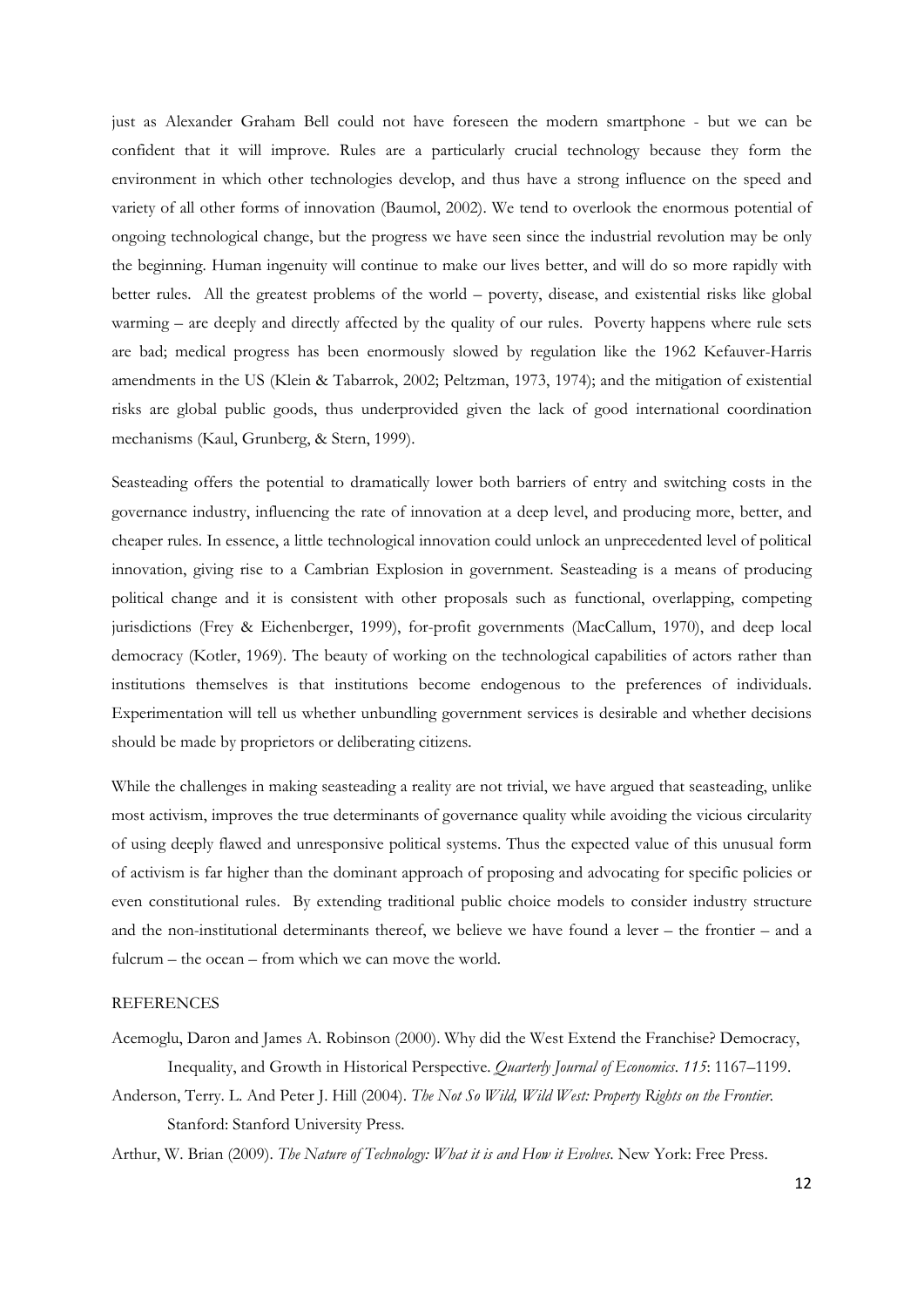- Balloun, O. Shane (2010). *The True Obstacle to the Autonomy of Seasteads: American Law Enforcement Jurisdiction over Homesteads on the High Seas*. Palo Alto: The Seasteading Institute.
- Baumol, William J. (2002). *The Free-market Innovation Machine: Analyzing the Growth Miracle of Capitalism*. Princeton: Princeton University Press.
- Blankart, Charles B. (1981). Towards an Economic Theory of Advice and its Application to the Deregulation Issue. *Kyklos*. *34*: 95-105.
- Blankart, Charles B. (2000). The Process of Government Centralization: A Constitutional View. *Constitutional Political Economy*. *11*: 27–39.
- Brennan, Geoffrey and James M. Buchanan (1980). *The Power to Tax: Analytical Foundations of a Fiscal Constitution*. Cambridge: Cambridge University Press.
- Brennan, Geoffrey and James M. Buchanan (1985). *The Reason of Rules: Constitutional Political Economy*. Cambridge: Cambridge University Press.
- Brennan, Geoffrey and Alan Hamlin (2002). Expressive constitutionalism. *Constitutional Political Economy*. *13*: 299–311.
- Breton, Albert (1996). *Competitive Governments: An Economic Theory of Politics and Public Finance*. Cambridge: Cambridge University Press.
- Buchanan, James M. (1975). *The Limits of Liberty: Between Anarchy and Leviathan*. Chicago: University of Chicago Press.
- Buchanan, James M. (1976). A Hobbesian Interpretation of the Rawlsian Difference Principle. *Kyklos*. *29*: 5–25.
- Buchanan, James M. (1995). Federalism as an Ideal Political Order and an Objective for Constitutional Reform. *Publius*. *25*: 19-27.
- Caplan, Bryan D. (2001a). Rational Ignorance versus Rational Irrationality. *Kyklos*. 54: 3–26.
- Caplan, Bryan D. (2001b). Standing Tiebout on his Head: Tax Capitalization and the Monopoly Power of Local Governments. *Public Choice*, *108*: 101-122.
- Caplan, Bryan D. (2007). *The Myth of the Rational Voter*. Princeton: Princeton University Press.
- Carlton, Dennis W. and Jeffrey M. Perloff (2005). *Modern Industrial Organization* (4th ed.). Boston: Pearson.
- Chamberlain, Will (2009, July 1). Bloodless Instability. *Let a Thousand Nations Bloom*. Retrieved from http://athousandnations.com/2009/07/01/bloodless-instability/
- Chou, Cynthia (2003). *Indonesian Sea Nomads: Money, Magic, and Fear of the Orang Suku Laut*. London: Routledge.
- Congleton, Roger D. (2004). Economic Development and Democracy, Does Industrialization Lead to Universal Suffrage? *Homo Economicus*. *21*: 283–311.
- Crampton, Eric, and Andrew Farrant (2004). Expressive and Instrumental Voting: The Scylla and Charybdis of Constitutional Political Economy. *Constitutional Political Economy*. *15*: 77–88.
- Dunleavy, Patrick and Helen Margetts (2001). From Majoritarian to Pluralist Democracy? *Journal of Theoretical Politics*. *13*: 295 -319.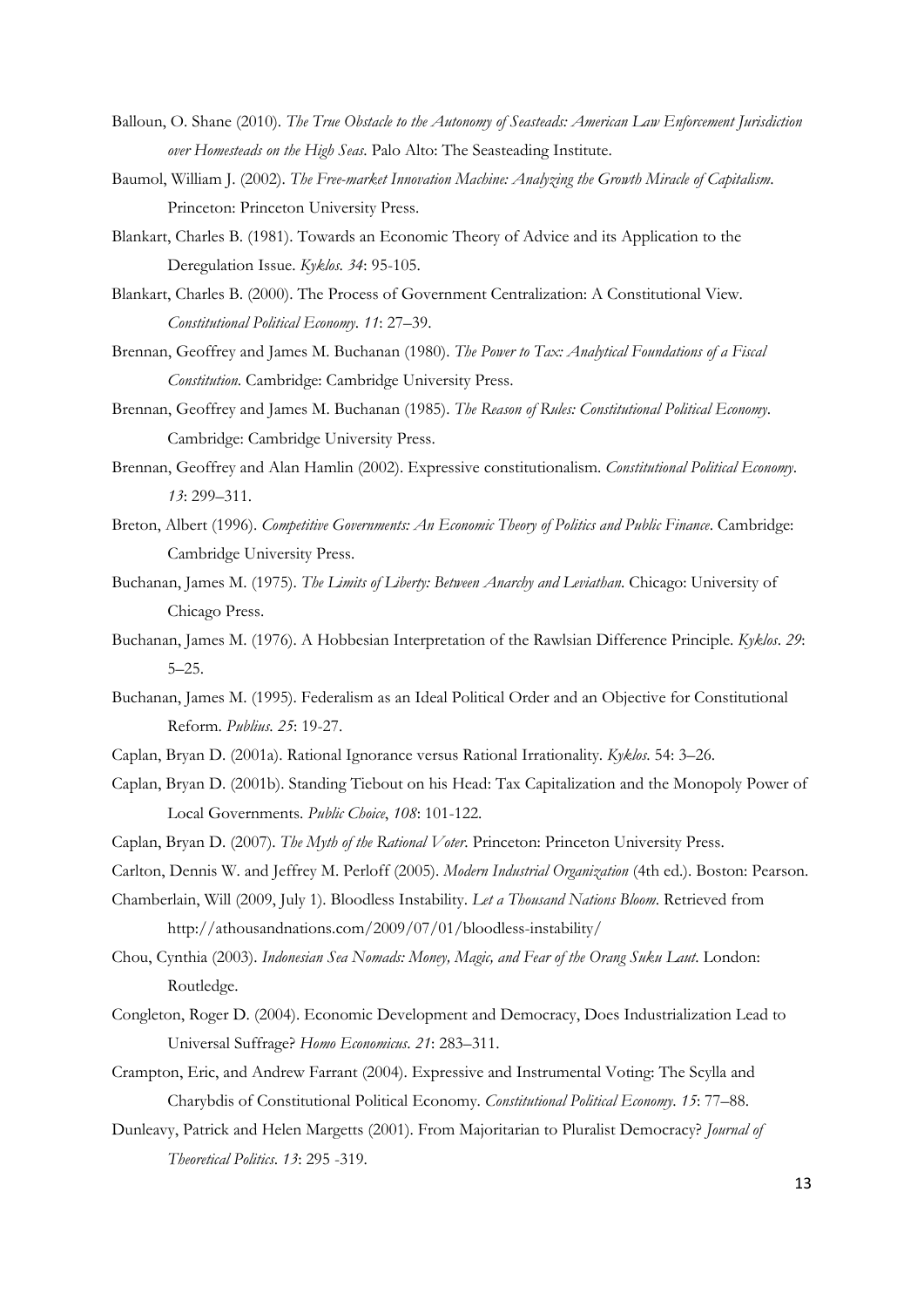- Edwards, Chris and Daniel J. Mitchell (2008). *Global Tax Revolution: The Rise of Tax Competition and the Battle to Defend it*. Washington, DC: Cato Institute.
- Eichenberger, Reiner (1994). The Benefits of Federalism and the Risk of Overcentralization. *Kyklos*. *47*: 403–420.
- Eichenberger, Reiner and Bruno S. Frey (2002). Democratic Governance for a Globalized World. *Kyklos*. *55*: 265–287.
- Engerman, Stanley. L. and Kenneth L. Sokoloff (2005). The Evolution of Suffrage Institutions in the New World. *The Journal of Economic History*. *65*: 891–921.
- Farrant, Andrew. (2004). Robust Institutions: The Logic of Levy? *The Review of Austrian Economics*. *17*: 447–451.
- Foldvary, Fred. E. (1994). *Public Goods and Private Communities: The Market Provision of Social Services*. Northampton, MA: Edward Elgar.
- Francis, John G. and Leslie P. Francis (2011). Rights Variation within a Federalist System: Understanding the Importance of Mobility. *Political Research Quarterly*. *64*: 82-93.
- Frey, Bruno S. (1970). Models of Perfect Competition and Pure Democracy. *Kyklos*. *23*: 736–755.
- Frey, Bruno S. (1979). Economic Policy by Constitutional Contract. *Kyklos*. *32*: 307-319.
- Frey, Bruno S. and Reiner Eichenberger (1996). FOCJ: Competitive Governments for Europe. *International Review of Law and Economics*. *16*: 315-327
- Frey, Bruno S. and Reiner Eichenberger (1999). *The New Democratic Federalism for Europe: Functional, Overlapping and Competing Jurisdictions*. Cheltenham: Edward Elgar.
- Friedman, David D. (2008). *Future Imperfect: Technology and Freedom in an Uncertain World*. Cambridge: Cambridge University Press.
- Friedman, Patri (2004). Dynamic Geography: A Blueprint for Efficient Government. Retrieved from http://seasteading.org/seastead.org/new\_pages/dynamic\_geography.html
- Friedman, Patri and Brad R. Taylor (2011). Barriers to Entry and Institutional Evolution. Paper presented at the Association of Private Enterprise Education Conference, Nassau.
- Gomperts, Rebecca (2002). Women on Waves: Where Next for the Abortion Boat? *Reproductive Health Matters*. *10*: 180–183.
- Grimmelmann, James (forthcoming) Sealand, HavenCo, and the Rule of Law. *University of Illinois Law Review*.
- Heine, Klaus and Karsten Mause (2004). Policy Advice as an Investment Problem. *Kyklos*. *57*: 403-427.
- Hettich, Walter and Stanley L. Winer (1993). Economic Efficiency, Political Institutions and Policy Analysis. *Kyklos*. *46*: 3-25.
- Hoogendoorn, Eelco. (2011). *Seasteading Engineering Report, Part 1: Assumptions & Methodology*. Palo Alto: The Seasteading Institute.
- Janeba, Eckhard (2006). Moral Federalism. *Contributions to Economic Analysis & Policy*. 5: article 32.
- de Jasay, Anthony. (1989). Is Limited Government Possible? *Critical Review*. *3*: 283–309.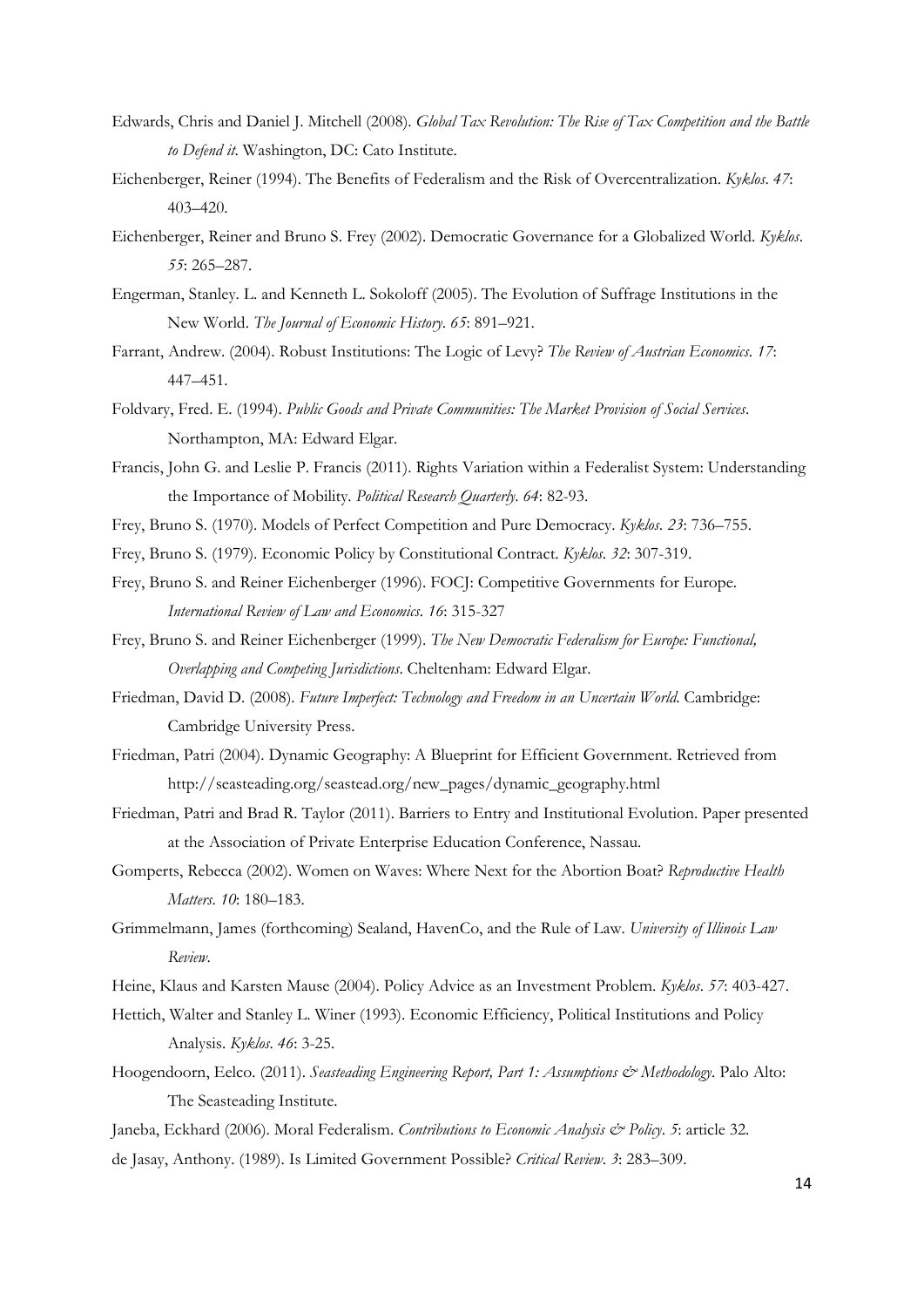- Kaul, Inge, Isabelle Grunberg and Mark A. Stern (eds.) (1999). *Global Public Goods: International Cooperation in the 21st Century*. New York: Oxford University Press.
- King, Loren A. (2005). The Federal Structure of a Republic of Reasons. *Political Theory*. *33*: 629 -653.
- Kirchgässner, Gebhard. (1994). Constitutional Economics and its Relevance for the Evolution of Rules. *Kyklos*. *47*: 321-339.
- Klein, Daniel B. and Alexander Tabarrok (2002). Is the FDA Safe and Effective? *FDAReview.org*. Retrieved from http://fdareview.org/
- Kling, Arnold S. (2009). *Unchecked and Unbalanced: How the Discrepancy Between Knowledge and Power Caused the Financial Crisis and Threatens Democracy*. Lanham: Rowman & Littlefield.
- Kotler, Milton (1969). *Neighborhood Government: The Local Foundations of Political Life*. New York: Bobs-Merril.
- Kyriacou, Andreas P. (2006). Functional, Overlapping, Competing, Jurisdictions and Ethnic Conflict Management. *Kyklos*. *59*: 63-83.
- Lamas Pardo, Miguel, Luis M. Carral Couce and Patri Friedman (2010). State of the Art of Oceanic Industry for the Establishment of Autonomous Ocean Communities. Paper presented at the 49th Congress of Naval Architecture and Maritime Industry, Bilbao, Spain.
- Lee, Dwight. R. (1989). The Impossibility of a Desirable Minimal State. *Public Choice*. *61*: 277–284.
- Lee, Timothy B. (2010, August 26). The Problem with Seasteading. *Bottom-Up*. Retrieved from http://timothyblee.com/2010/08/26/the-problem-with-seasteading/
- Lowenberg, Anton. D. (1992). A Post-Apartheid Constitution for South Africa: Lessons from Public Choice. *Cato Journal*. *12*: 297–297.
- Lowenberg, Anton D. and Ben T. Yu (1990). Constitutional Environments and the Contractual State: The Cases of South Africa and Hong Kong. *Journal of Comparative Economics*. *14*: 51–69.
- Lowenberg, Anton D. and Ben T. Yu (1992). Efficient Constitution Formation and Maintenance: The Role of "Exit". *Constitutional Political Economy*. *3*: 51–72.
- Ludlow, Peter (ed.). (1996). *High Noon on the Electronic Frontier: Conceptual Issues in Cyberspace*. Cambridge, MA: MIT Press.
- Ludlow, Peter (ed.). (2001). *Crypto Anarchy, Cyberstates, and Pirate Utopias*. Cambridge, MA: MIT Press.
- MacCallum, Spencer H. (1970). *The Art of Community*. Menlo Park: Institute for Humane Studies.
- MacCallum, Spencer H. (2003). The Entrepreneurial Community in Light of Advancing Business Practices and Technologies, in: Fred E. Foldvary and Daniel B. Klein (eds.), *The Half-Life of Policy Rationales: How New Technology Affects Old Policy Issues*. New York: New York University Press: 227- 242.
- Márquez, Xavier. (2007). *Technologies of State: The Technological Foundations of the Modern State*. Working Paper, Victoria University.
- Marty, Max and Max Borders (2011). *Seasteading Business: Context, Opportunity and Challenge*. Palo Alto: The Seasteading Institute.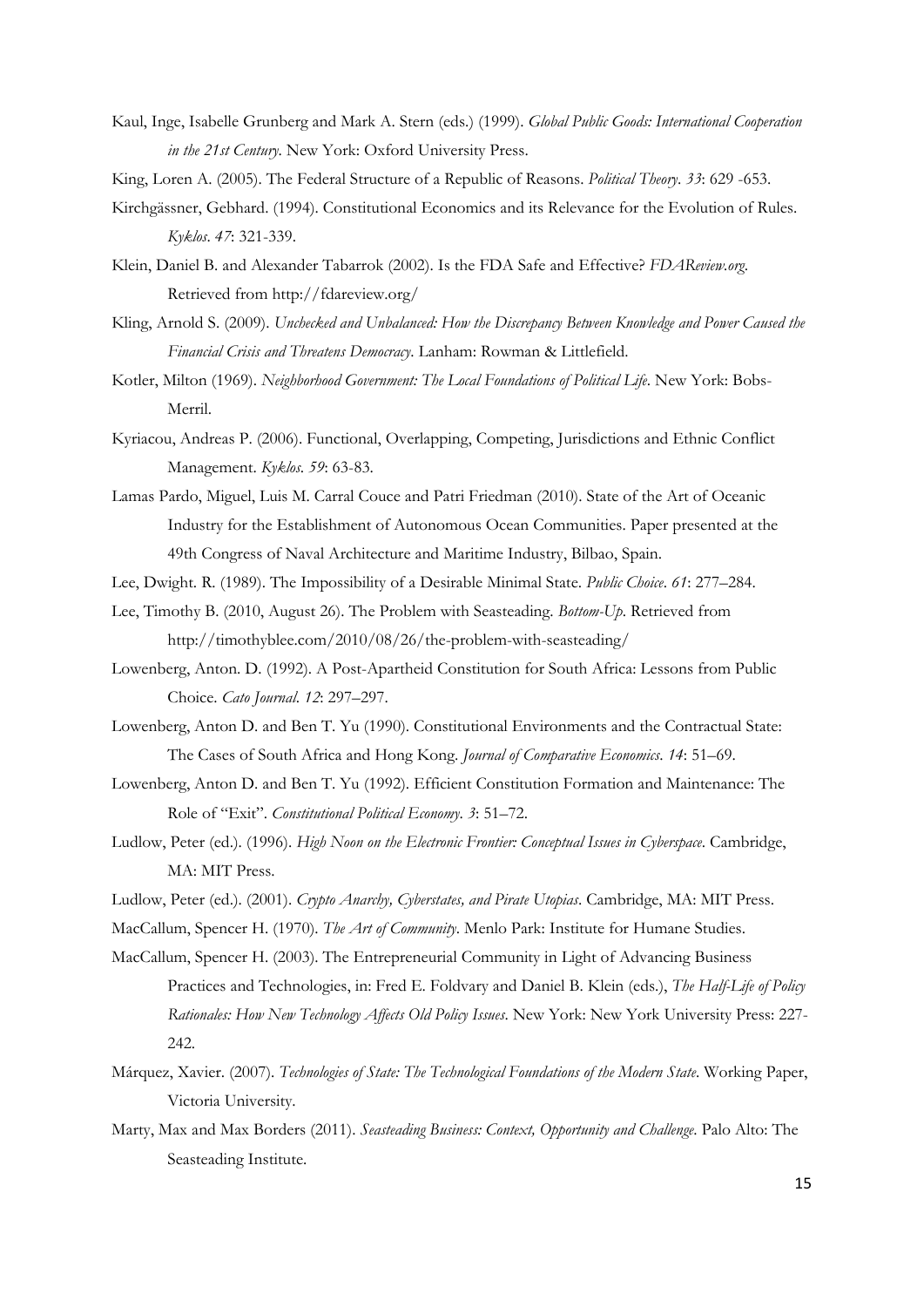- McGuire, Martin C. and Mancur L. Olson (1996). The Economics of Autocracy and Majority Rule: The Invisible Hand and the Use of Force. *Journal of Economic Literature*. *34*: 72-96.
- McGuire, Robert A. (1988). Constitution making: A rational choice model of the Federal Convention of 1787. *American Journal of Political Science*. *32*: 483–522.
- McGuire, Robert A. and Robert L. Ohsfeldt (1986). An Economic Model of Voting Behaviour over Specific Issues at the Constitutional Convention of 1787. *The Journal of Economic History*. *46*: 79– 111.
- McGuire, Robert A. and Robert L. Ohsfeldt (1989). Self-interest, Voting Behavior, and the Ratification of the United States Constitution. *The American Economic Review*. *79*: 219–234.
- McKenzie, Richard B. and Dwight R. Lee (1991). *Quicksilver Capital: How the Rapid Movement of Wealth Has Changed the World*. New York: Free Press.
- Mokyr, Joel. (1994). Cardwell's Law and the Political Economy of Technological Progress. *Research Policy*. *23*: 561–574.
- Mueller, Dennis C. (2003). *Public Choice III*. New York: Cambridge University Press.
- Mutabdzija, Dario and Max Borders (2011). *Charting the Course: Toward a Seasteading Legal Strategy*. Palo Alto: The Seasteading Institute.
- Nelson, Robert H. (2005). *Private neighborhoods and the transformation of local government*. Washington, DC: Urban Institute Press.
- Nelson, Richard R.. and Bhaven N. Sampat (2001). Making Sense of Institutions as a Factor Shaping Economic Performance. *Journal of Economic Behavior & Organization*. *44*: 31–54.
- North, Douglass C. and Barry R. Weingast (1989). Constitutions and Commitment: The Evolution of Institutions Governing Public Choice in Seventeenth-Century England. *The Journal of Economic History*. *49*: 803–832.
- Oates, Wallace. E. (1972). *Fiscal Federalism*. New York: Harcourt Brace Jovanovich.
- Oates, Wallace E. (1999). An Essay on Fiscal Federalism. *Journal of Economic Literature*. *37*: 1120–1149.
- Olson, Mancur L. (1982). *The Rise and Decline of Nations: Economic Growth, Stagflation, and Social Rigidities*. New Haven, CT: Yale University Press.
- Olson, Mancur L. (1993). Dictatorship, Democracy, and Development. *American Political Science Review*. *87*: 567–576.
- Osborne, Evan (2000). Multiculturalism, and Ethnic Conflict: A Rent-Seeking Perspective. *Kyklos*. *53*: 509–526.
- Osterfeld, David (1989). Radical Federalism: Responsiveness, Conflict, and Efficiency, in: Geoffrey Brennan and Loren E. Lomasky (eds.), *Politics and Process: New Essays in Democratic Thought*: Cambridge: Cambridge University Press: 149-173.
- Ostrom, Elinor. (1990). *Governing the Commons: The Evolution of Institutions for Collective Action*. Cambridge: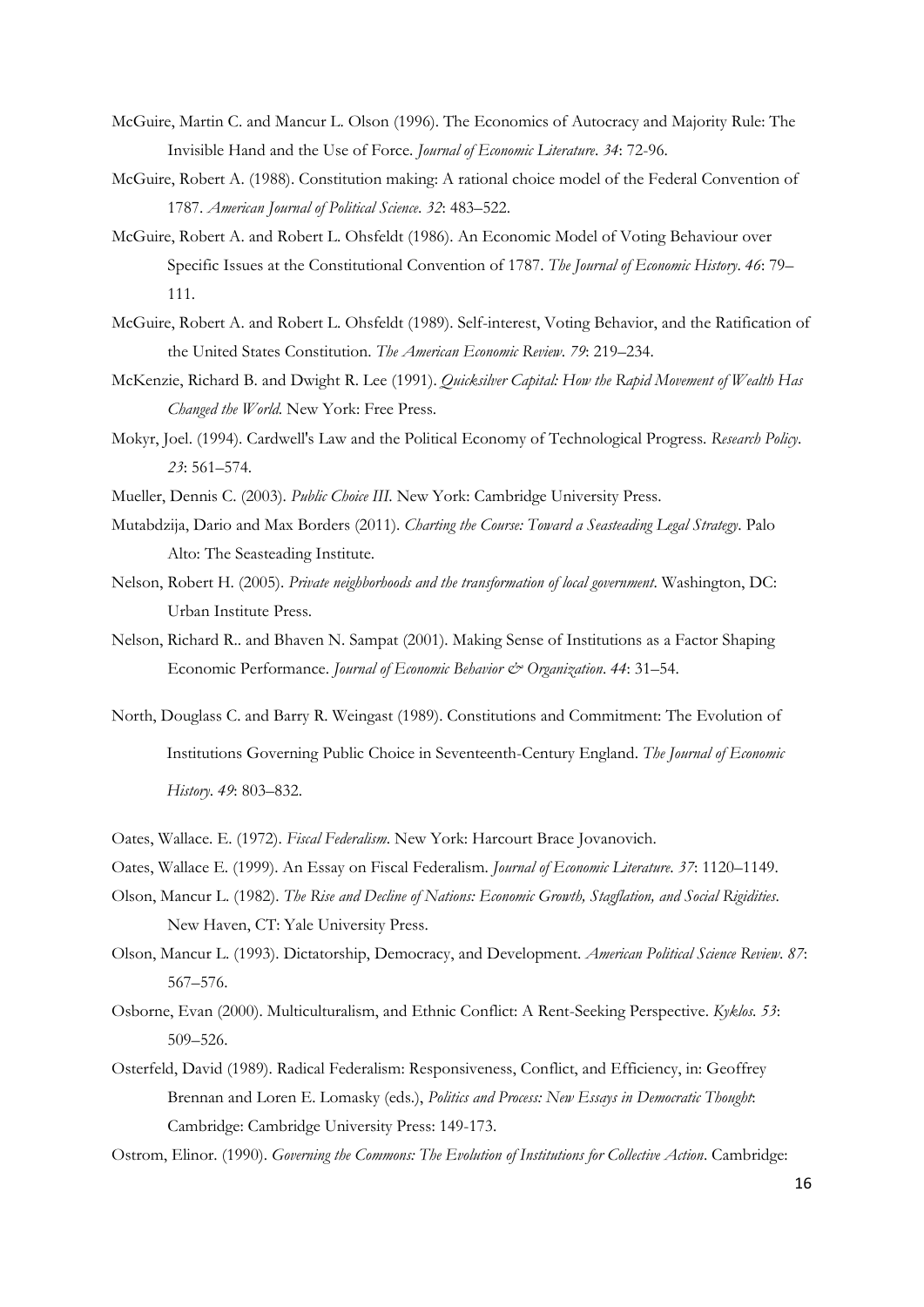Cambridge University Press.

- Parham, Elise. (2010). *Behind the Moral Curtain: The Politics of a Charter of Rights*. (Oliver Hartwhich, ed.) CIS Policy Monopraph. Sydney: Centre for Independent Studies.
- Peltzman, Sam. (1973). An Evaluation of Consumer Protection Legislation: The 1962 Drug Amendments. *The Journal of Political Economy*. *81*: 1049–1091.
- Peltzman, Sam. (1974). *Regulation of Pharmaceutical Innovation: The 1962 Amendments*. Washington, DC: American Enterprise Institute.

Petrie, George L. (2011). *Parametric Analysis of Candidate Configurations for Early Seastead Platforms, Part 1: Platform Configurations and Cost Estimates*. Palo Alto: The Seasteading Institute.

Reisman, David. (2010). *Health tourism: social welfare through international trade*. Cheltenham: Edward Elgar.

- Roddier, Dominique and Alexia Aubault (2010). *ClubStead Preliminary Analysis: Global Design.* Berkeley: Marine Innovation & Technology.
- Romer, Paul M. (2010). *Technologies, Rules, and Progress: The Case for Charter Cities*. Washington, DC: Center for Global Development.
- Sather, Clifford. (1995). Sea Nomads and Rainforest Hunter-Gatherers: Foraging Adaptations in the Indo-Malaysian Archipelago, in: Peter Bellwood, James J. Fox and Darrell Tryon (eds.), *The Austronesians: Historical and Comparative Perspectives*. Canberra: ANU Press: 229–268.
- Sather, Clifford. (1997). *The Bajau Laut: Adaptation, History, and Fate in a Maritime Fishing Society of South-Eastern Sabah*. Oxford: Oxford University Press.
- Sather, Clifford. (2002). Commodity Trade, Gift Exchange, and the History of Maritime Nomadism in Southeastern Sabah. *Nomadic Peoples*. *6*: 20–45.
- Scott, James C. (1998). *Seeing Like a State: How Certain Schemes to Improve the Human Condition Have Failed*. New Haven, CT: Yale University Press.
- Scott, James C. (2009). *The Art of Not Being Governed: An Anarchist History of Upland Southeast Asia*. New Haven, CT: Yale University Press.
- Simmons, Randy T. (2011). *Beyond Politics: The Roots of Government Failure*. Oakland: Independent Institute.
- Sinn, Stefan (1992). The Taming of Leviathan: Competition among Governments. *Constitutional Political Economy*. *3*: 177–196.
- Sopher, David E. (1977). *The Sea Nomads: A Study of the Maritime Boat People of Southeast Asia*. Singapore: National Museum.
- Sorens, Jason. (2009). The Partisan Logic of Decentralization in Europe. *Regional & Federal Studies*. 19: 255–272.
- Strauss, Erwin S. (1984). *How to Start Your Own Country*. Boulder, CO: Paladin Press.
- Strong, Michael. (2009). *Free Zones and the Cambrian Explosion in Government*. Paper presented at the Annual Seasteading Conference, San Francisco.
- Strong, Michael and Robert Himber (2009). The Legal Autonomy of the Dubai International Financial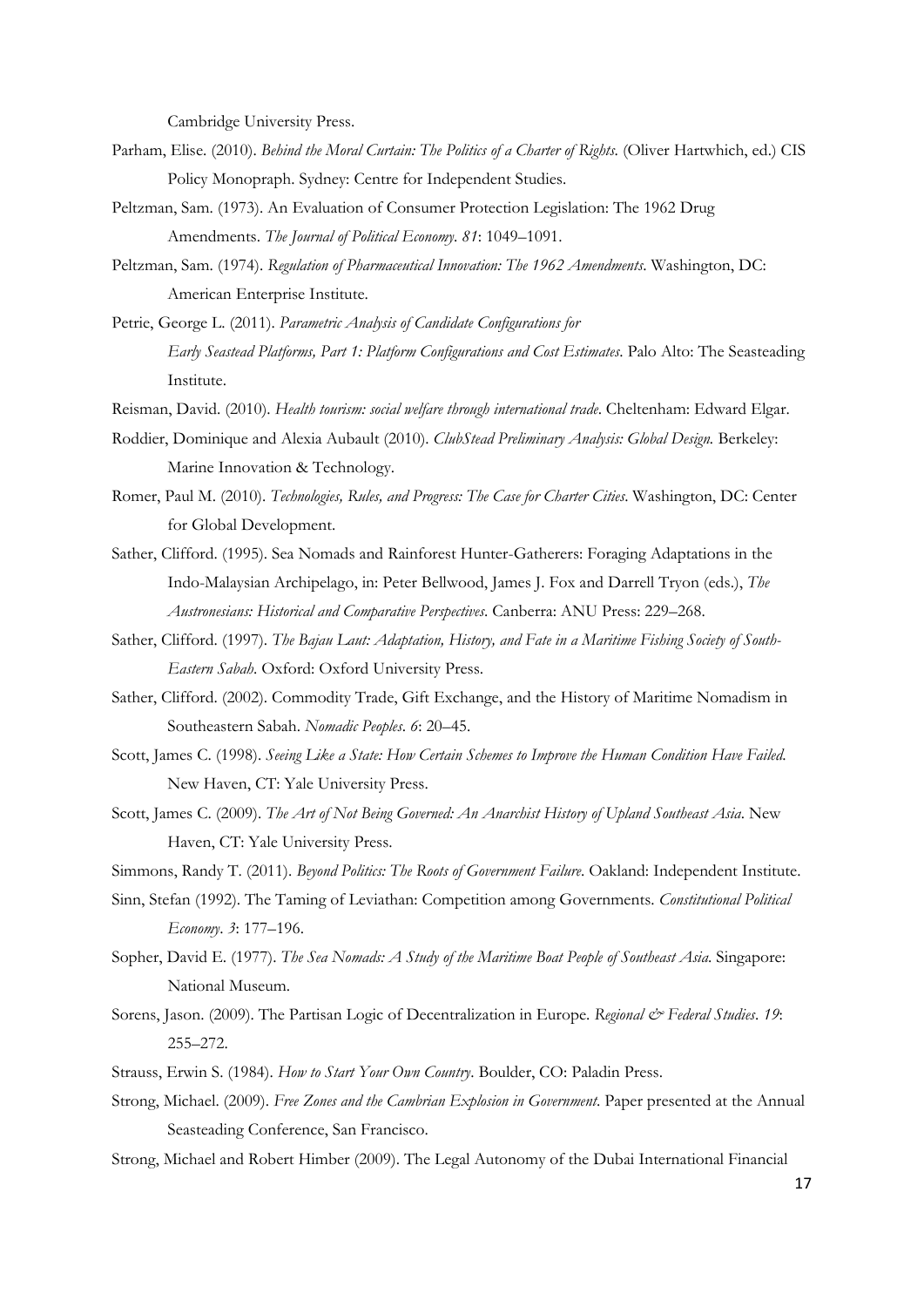Centre: A Scalable Strategy for Global Free-Market Reforms. *Economic Affairs*. *29*: 36–41.

- Tabarrok, Alexander (1995). Irrelevance Propositions are Irrelevant. *Kyklos*. *48*: 409–417.
- Tagliacozzo, Eric (2009). Navigating Communities: Race, Place, and Travel in the History Of Maritime Southeast Asia. *Asian Ethnicity*. *10*: 97-120.
- Tiebout, Charles M. (1956). A Pure Theory of Local Expenditures. *The Journal of Political Economy*. *64*: 416- 424.
- Tilly, Charles. (1985). War making and State making as Organized Crime, in: Peter B. Evans, Dietrich Rueschemeyer and Theda Skocpol (eds.), *Bringing the State Back In:* Cambridge: Cambridge University Press: 169–191.
- Tilly, Charles. (1990). *Coercion, Capital, and European States, AD 990-1990*. Oxford: Blackwell.
- Tollison, Robert D. and Richard E. Wagner (1991). Romance, Realism, and Economic Reform. *Kyklos*. *44*: 57–70.
- Tullock, Gordon. (1994). *The New Federalist*. Vancouver: Fraser Institute.
- Vanberg, Viktor and Wolfgang Kerber (1994). Institutional Competition among Jurisdictions: An Evolutionary Approach. *Constitutional Political Economy*. *5*: 193–219.
- Vaubel, Roland. (1994). The Political Economy of Centralization and The European Community. *Public Choice*. *81*: 151–190.
- Vihanto, Martti. (1992). Competition between Local Governments as a Discovery Procedure. *Journal of Institutional and Theoretical Economics*. *148*: 411–436.
- Wagner, Richard E. (1993). The Impending Transformation of Public Choice Scholarship. *Public Choice*. *77*: 203–212.
- Wegner, Gerhard. (2004). Political Learning: The Neglected Precondition of Constitutional Reform. *Constitutional Political Economy*. *15*: 339–358.
- Witt, Ulrich. (1992). The Endogenous Public Choice Theorist. *Public Choice*. *73*: 117–129.
- Wittman, Donald. (1995). *The Myth of Democratic Failure: Why Political Institutions are Efficient*. Chicago: University of Chicago Press.
- Wohlgemuth, Michael. (2008). Learning through Institutional Competition, in: Andreas Bergh and Rolf Höijer (eds.), *Institutional Competition*: Cheltenham: Edward Elgar: 67-89.

# **Summary**:

We argue that those advocating the reform of current political systems in order to promote jurisdictional competition are in a catch-22: jurisdictional competition has the potential to improve policy, but reforms to increase competition must be enacted by currently uncompetitive governments. If such governments could be relied upon to enact such reforms, they would likely not be necessary. Since existing governments are resistant to change, we argue that the only way to overcome the deep problem of reform is by focusing on the bare-metal layer of society – the technological environment in which governments